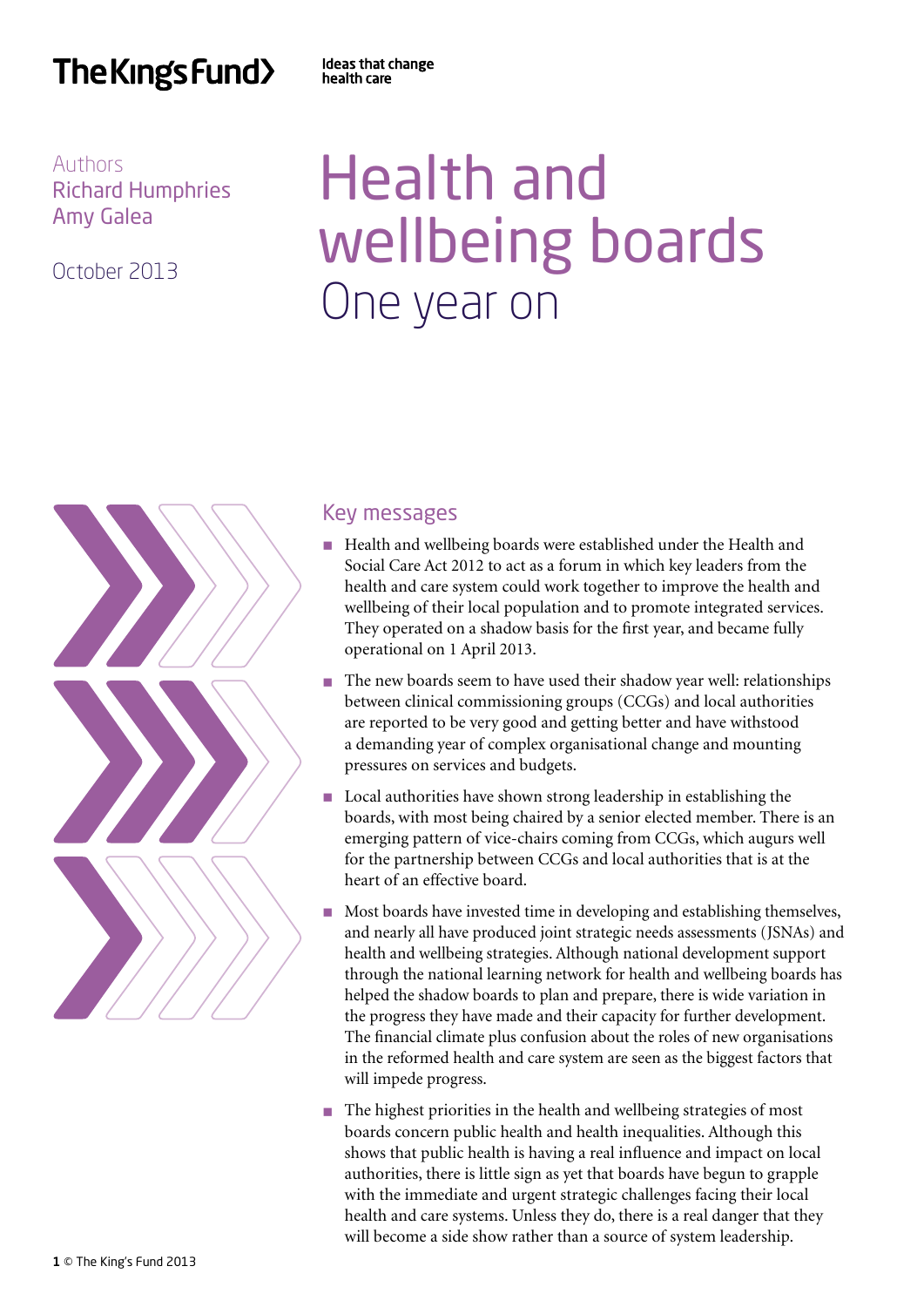- n Most boards want to play a bigger role in commissioning services for their local populations. The requirement that boards sign off local plans for the Integration Transformation Fund will be an important test of their readiness to take on a stronger commissioning role across all services. Strong and purposeful relationships between CCGs and their respective local authorities – based on partnership not takeover – offer the best prospects for boards to lead the integration and transformation of local services effectively.
- Boards themselves recognise that that they need to change gear, building on the investment in their development during the shadow year to establish a firm grip on local issues and make a real difference to services and outcomes. If the boards are expected to shift from being a partnership forum to playing a bigger role in commissioning, this will have important implications for their size and composition and the professional support they will need.

#### **Introduction**

Health and wellbeing boards are an important feature of the reforms introduced by the government in the Health and Social Care Act 2012. Unlike other aspects of the changes, the creation of these new bodies has been widely welcomed and enjoys cross-party support. All upper-tier local authorities set up boards in shadow form from April 2012, and these became fully operational on 1 April 2013.

The overall purpose of the boards is unchanged from that envisaged – to bring together bodies from the NHS, public health and local government, including Healthwatch as the patient's voice, jointly to plan how best to meet local health and care needs. Their principal statutory duties are:

- $\blacksquare$  to assess the needs of their local population through a JSNA
- n to set out how these needs will be addressed through a joint health and wellbeing strategy that will offer a strategic framework in which CCGs, local authorities and NHS England can make their own commissioning decisions
- $\blacksquare$  to promote greater integration and partnership, including joint commissioning, integrated provision and pooled budgets.

There has been general agreement about the value of boards as a means of bringing together the major local partners that are responsible for addressing the health and wellbeing needs of their local populations. The roles and responsibilities of different national and local organisations have become more complex as a result of the government's reforms, and the need for a local mechanism for partnership and co-ordination has never been greater.

However, the new boards became operational at a time not only of organisational challenge but also of unprecedented financial pressures on both the NHS and local government, and of changing patterns of need that demand radical changes to how we fund, commission and deliver health and care (Ham *et al* 2012).

This raises important questions about how health and wellbeing boards will work in practice and what difference they will make. In our previous report, published shortly after the shadow boards were established, we concluded that the single biggest test for the boards would be whether they could offer strong, credible and shared leadership across local organisational boundaries (Humphries *et al* 2012). One year on, expectations of what the boards should deliver have never been higher. What has changed? How have the boards used their shadow year and what have they achieved? Can they provide effective leadership across local systems of care?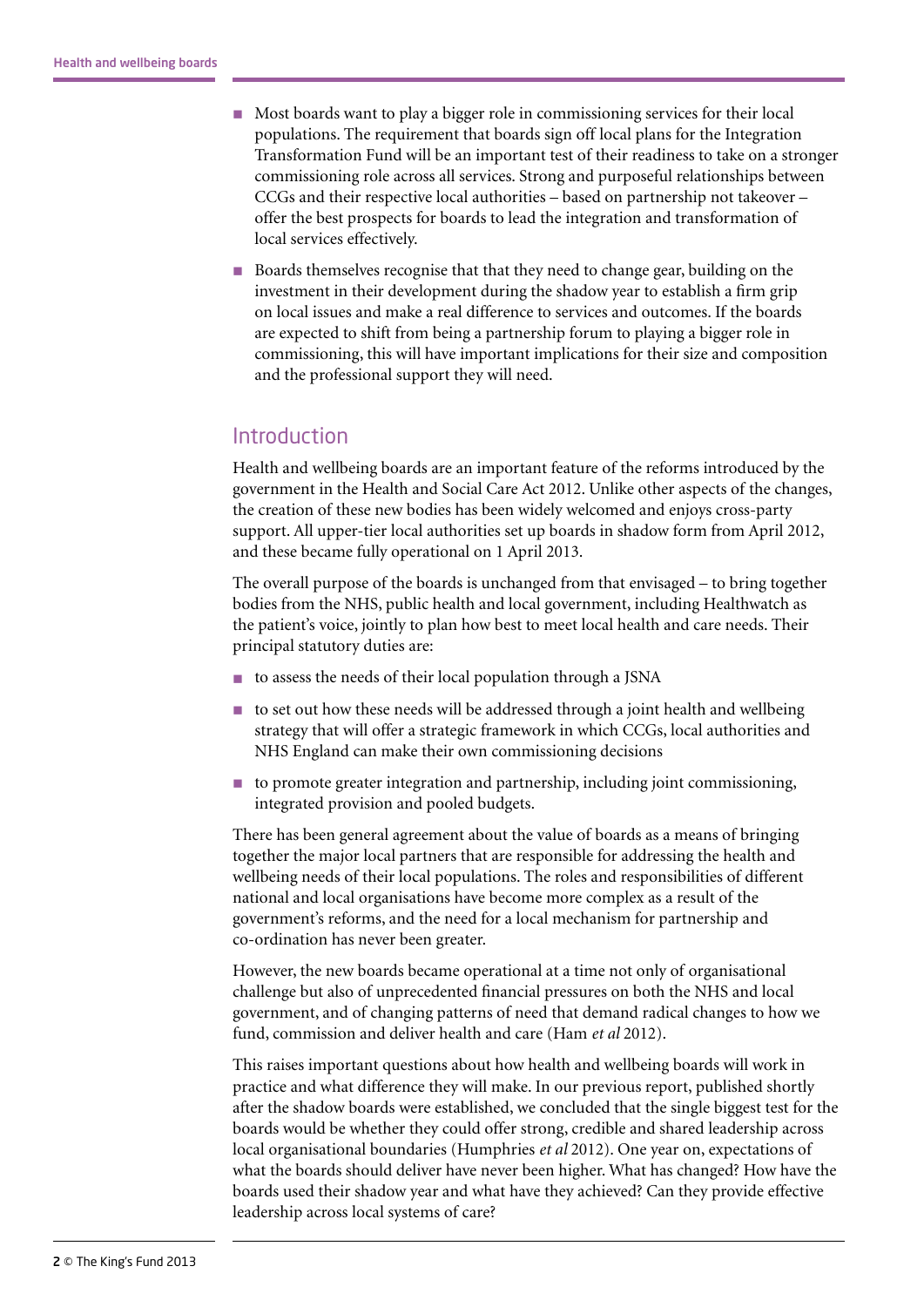## Background to this report

This report forms part of a wider programme of work on health and wellbeing boards that is being carried out by The King's Fund. This reflects two of our strategic priorities – the future of the health and care system, and the integration of care for older people and people with complex conditions. The main objectives of our work on health and wellbeing boards are:

- n to gain insight into how local authorities and their health partners are implementing health and wellbeing boards in the context of the government's reforms of the NHS and the adult social care system
- $\blacksquare$  to identify the lessons that could be applied to the roll-out of health and wellbeing boards elsewhere, the issues that local authorities and their health partners need to address in the next stage of their development, and the implications for policy.

So far, we have supported several local authorities and their health partners to develop their shadow boards and have contributed to national development work led by the Local Government Association, NHS Confederation and Department of Health (Local Government Association 2013). In July 2011, we held a summit with more than 100 delegates from local government, the NHS and the third sector, and a further event in September 2012 (Humphries 2013).

In April 2012, our report *Health and Wellbeing Boards: System leaders or talking shops?* (Humphries *et al* 2012) set out our assessment of progress and prospects based on telephone interviews with 50 local authority areas covering all regions of England to find out how they and their health partners were implementing the new boards.

To discover how the shadow boards had developed and what had changed since our 2012 report, we carried out an online survey in May 2013. This survey was sent out to 152 local authority areas, of which 70 responded, a response rate of 46 per cent (for responder characteristics see Appendix A; for interview responses see Appendix B). This report sets out the findings of this latest survey, presents the changes that have happened in the policy context since last year, and discusses how the work of these boards may continue to develop in future.

## Policy developments

The role of health and wellbeing boards was ratified by the enactment of the Health and Social Care Act 2012 and the new boards became fully operational in all upper tier local authority areas on 1 April 2013. The Act sets out the functions of the board – a statutory committee of the local authority – its powers, duties and membership. It allows local authorities considerable flexibility in how they set up and run their board, and the government has subsequently avoided prescribing this through further statutory guidance. The principles underlying boards have been summarised as:

- n shared leadership of a strategic approach to the health and wellbeing of communities that reaches across all relevant organisations
- n a commitment to driving real action and change to improve services and outcomes
- n parity between board members in terms of their opportunity to contribute to the board's deliberations, strategies and activities
- n shared ownership of the board by all its members (with commitment from their nominating organisations) and accountability to the communities it serves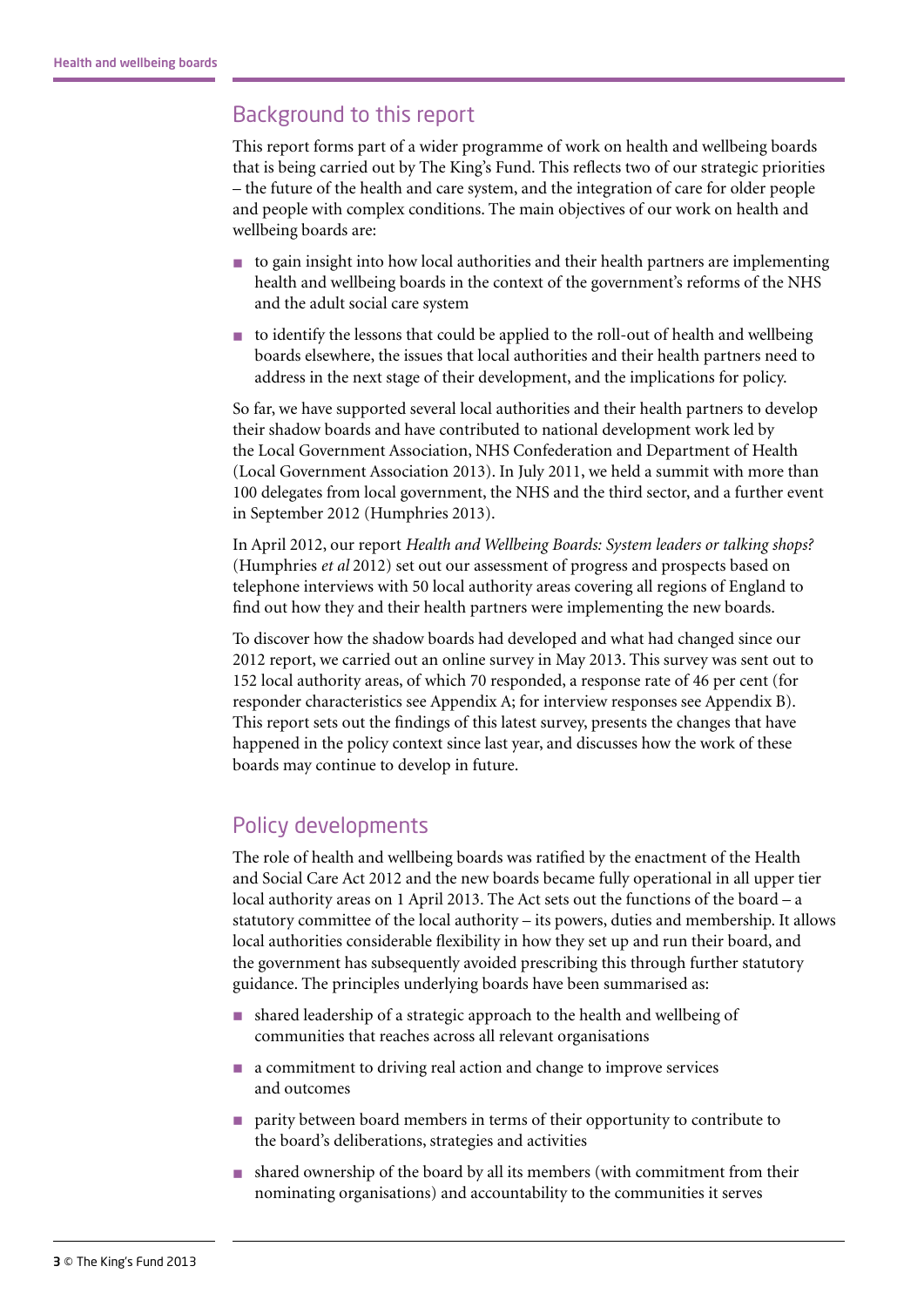- $\Box$  openness and transparency in the way that the board carries out its work
- n inclusiveness in the way in which it engages with patients, service users and the public (Local Government Association and Association of Democratic Services Officers 2013).

The government has issued formal statutory guidance to explain the duties and powers relating to JSNAs and joint health and wellbeing strategies (Department of Health 2013b), but it should be emphasised that this does not cover the wider *modus operandi* of boards or which services should be commissioned in response to local needs: it is for boards themselves to determine what their overall priorities should be (*see* Figure 1 below).

#### **Figure 1** Health and wellbeing boards at a glance

*The boards will bring together those who buy services across the NHS, public health, social care and children's services, elected representatives and representatives from Healthwatch to plan the right services for their area. They will look at all health and care needs together, rather than creating artificial divisions between services.*

(Department of Health 2011)

#### **Core membership:**

- local authority director of adult social care
- local authority director of children's services
- $\blacksquare$  director of public health
- elected member (at least one)
- $\blacksquare$  clinical commissioning group
- **n** Healthwatch

#### **Functions:**

- 1. Fulfil duty to promote integrated working
- 2. Produce a joint strategic needs assessment
- 3. Develop a joint health and wellbeing strategy

#### **Timescales:**

- 132 early implementer sites announced in March 2011
- shadow boards in all 152 councils by April 2012
- full boards by April 2013

The NHS planning framework for 2013/14 described the boards as 'the key partnership forum for determining local priorities and providing oversight on their delivery', and affirmed the commitment of the NHS Commissioning Board (now NHS England) to be actively engaged in every board and its expectation that each clinical commissioning group will also be a strong contributor (NHS Commissioning Board 2012, p 11).

The core function of the boards to promote integration has been reinforced by policy developments in this area. A new national collaboration to promote integrated care has been established, supported by a new Integration Transformation Fund of £3.8 billion from 2015. Local plans for the use of this money have to be agreed between the local authority and CCGs, so health and wellbeing boards will be expected to sign off local plans: 'The [health and wellbeing board] is best placed to decide whether the plans are the best for the locality, engaging with local people and bringing a sector-led approach to the process' (Local Government Association/NHS England 2013, p 4).

This reflects the conclusion of the House of Commons Health Committee that the role of the boards should be strengthened even further so that the funding, planning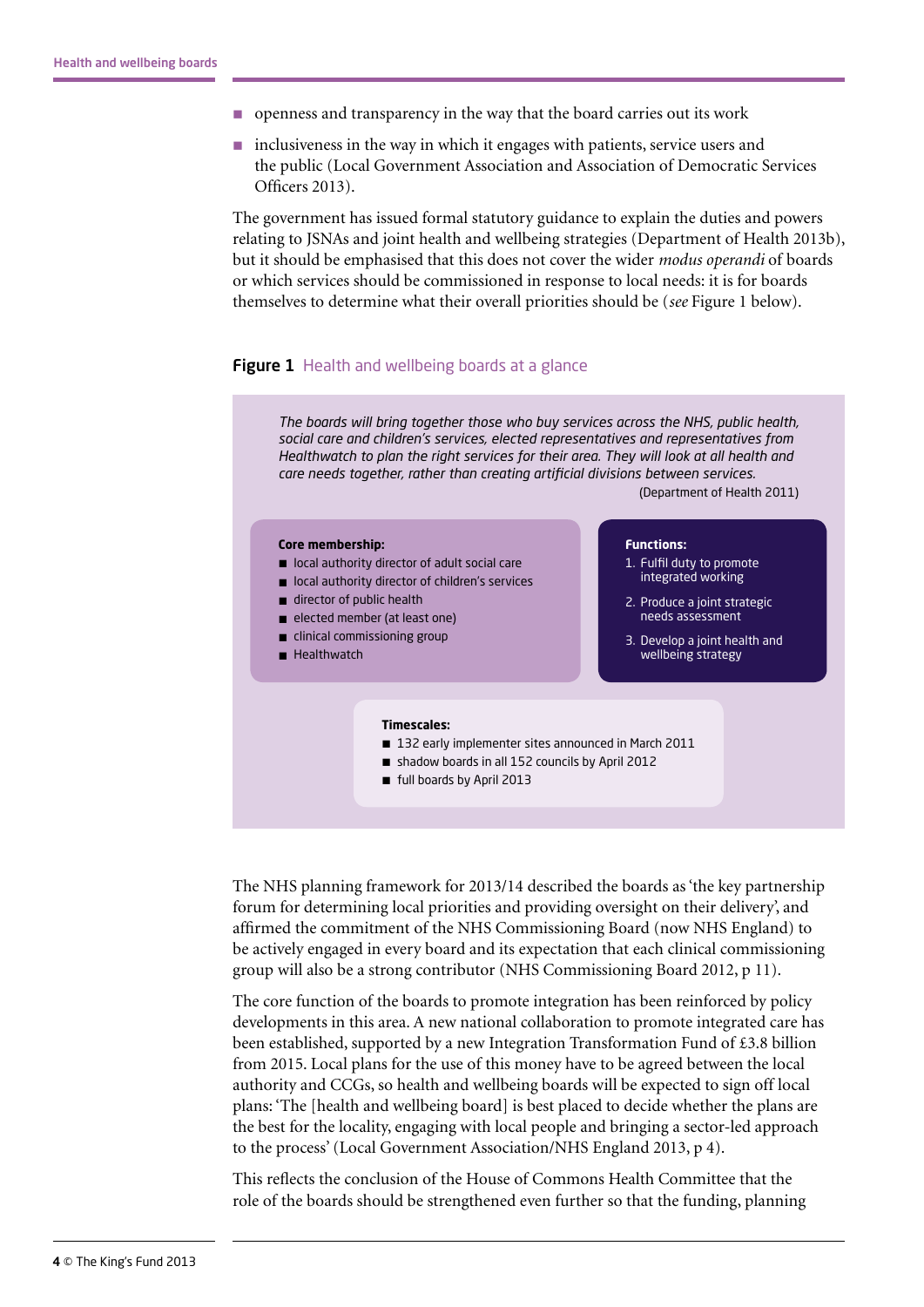and commissioning of all services be brought under their remit. It recommended that 'health and wellbeing boards and clinical commissioning groups should be placed under a duty to demonstrate how they intend to deliver a commissioning process which provides integrated health, social care and social housing services in their area' (House of Commons Health Committee 2013a, para 100, p 30).

Enthusiasm for the boards is not confined to the government. The Labour Party has launched a policy discussion about a different approach to integration based on 'whole person care' that could see the commissioning of all health and social care services becoming the responsibility of health and wellbeing boards, while services would be integrated into local NHS trusts (Health and Care Policy Commission of the Labour Party 2013).

There are tensions, however. The creation by NHS England of Local Urgent Care boards to develop plans to address pressures in local accident and emergency services appears to cut across the role of health and wellbeing boards. As the House of Commons Health Committee put it: 'Any coherent plan to restructure the system to meet urgent care needs will need to involve all participants in a Health and Wellbeing Board; it is unclear … why a second coordinating body needs to be created in parallel with health and wellbeing boards which are not yet four months old' (House of Commons Health Committee 2013b, para 52, p 21). That in the eagerness to address an immediate and pressing problem, the role of the health and wellbeing boards appears to have been overlooked suggests that it is easier to change new organisational structures than behaviour.

Nevertheless, there do seem to be generally clear, shared policy messages about the importance of boards and, if anything, an appetite to strengthen their role. This raises important questions about the ability of boards to deliver these expectations. What do we know about the work of the shadow boards, how they are operating, what priorities they have chosen and what they have achieved?

## Overview of the 2012 survey

Our last report, based on a survey of shadow boards in late 2011, painted a positive and optimistic picture in which boards were seen to offer new and exciting opportunities to co-ordinate local services, create new partnerships with general practice and deliver greater democratic accountability. The key messages that emerged were as follows.

- Boards needed to be clear about what they wanted to achieve. We found potential tensions between their role in overseeing commissioning and in promoting integration across public health, local government, the local NHS and the third sector.
- **n** Despite the rhetoric of localism, many of the shadow boards were concerned that national policy imperatives would override locally agreed priorities and were uncertain about the extent to which they would be able to influence decisions made by NHS England. The roles and responsibilities of all the new bodies needed to be defined more clearly.
- n Although some shadow boards were taking an imaginative approach to engaging with stakeholders, the exclusion of providers had the potential to undermine integrated working. Local authorities needed to look at fresh ways of working with local partners rather than rebadging previous arrangements.
- n The creation of health and wellbeing boards was not going automatically to remove all of the barriers to effective joined-up care. For boards to succeed, a stronger national framework for integrated care was required, with a single outcomes framework to promote joint accountability.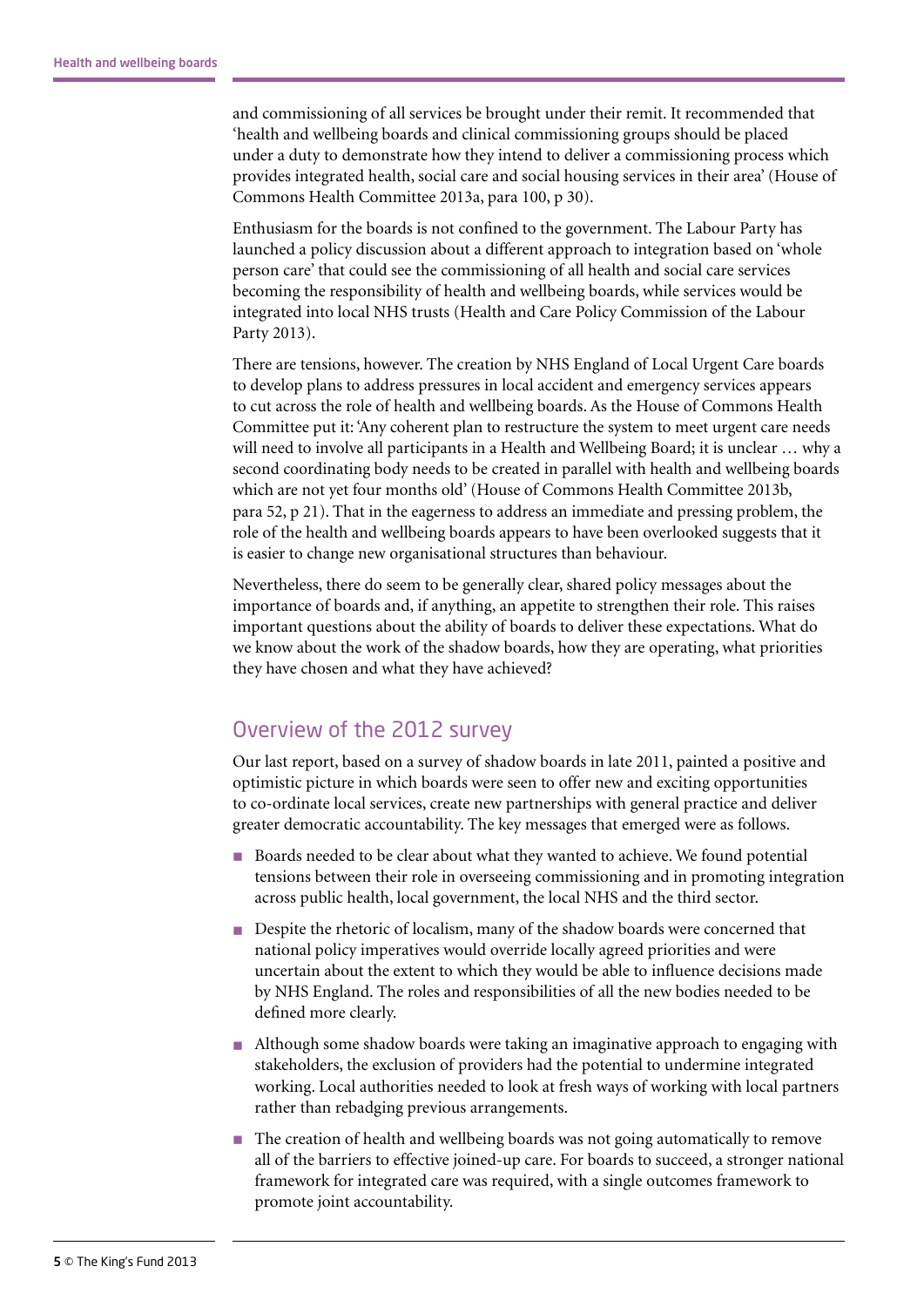- The discretion given to local authorities in setting up boards meant that different approaches would emerge, with some inevitably being more effective than others. Capturing and sharing the lessons learned by shadow boards was likely to be vital for avoiding simply adding a further layer of unacceptable variation to the system.
- n The biggest challenge facing new boards was whether they would be able to deliver strong, credible and shared leadership across local organisational boundaries. Unprecedented financial pressures, rising demand and complex organisational change was expected to severely test their political leadership. Board members needed time and resources to develop their skills and relationships with other stakeholders.

One year on, what has changed as a result of the shadow experience?

## Survey findings

#### Who leads the board?

Most boards – 83 per cent – are chaired by a local authority elected member, with this being the leader of the council in nearly half the cases. The seniority of the people appointed to these roles reflects the importance that local authorities attach to the boards, and there seems to be a high level of political leadership.

Unusually, two local authorities sought an independent chair, and another two had yet to decide who should be their chair at the time of our survey.

In the case of the vice-chair, 48 per cent had come from the CCG, and 34 per cent were elected members. The remainder were drawn from a variety of different backgrounds, such as the director of public health, the Healthwatch representative or the director of adult social care.

#### Size and composition of the board

#### **Size**

This size of the board is important because if there are too many people around the table, the effectiveness of meetings is greatly reduced and boards run the risk of becoming 'talking shops'.

Evidence from private sector organisations shows that high-performing boards usually have between eight and twelve members (Eversheds 2011; Imison *et al* 2011). Almost two-thirds of the boards that responded to our survey have a larger membership than this. Of the total number of respondents, 46 of the boards had between 13 and 20 members; 20 had fewer than 12 members; and 4 had more than 20 members (*see* Figure 2 opposite).

When comparing our survey results with those from 2012, it would appear that overall more boards have opted for a board of 13–20 members. Striving to achieve a balance between inclusion of stakeholders and board effectiveness is a struggle.

Most boards (76 per cent) have met more than five times, 16 per cent between two to five times, and 9 per cent less than twice. Having met more than five times may show that the board members have a strong commitment to it. At the early stages of a new board, meeting frequently may help nurture and sustain the momentum of new working relationships.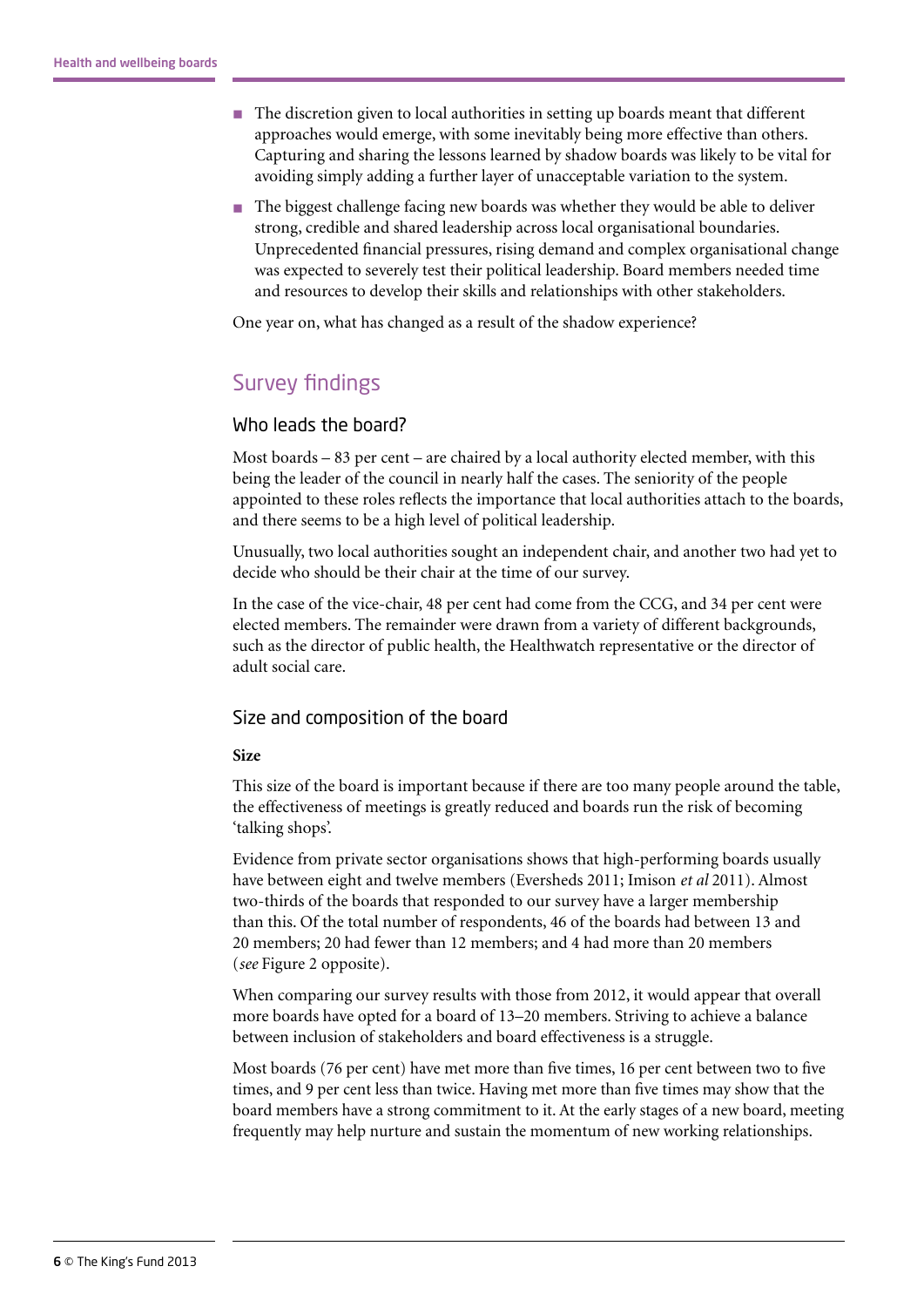



#### **Composition**

The composition of boards (*see* Figure 3 below) largely reflects the prescribed core membership set out in the Health and Social Care Act 2012 and has changed little from the findings of our previous survey.

Our survey asked if boards included a housing lead, and 31 per cent did. This is quite a low percentage and perhaps surprising given the increasing recognition of the important contribution made by housing to health and wellbeing (World Health Organization Regional Office for Europe 2012).



#### Figure 3 Who is represented on the board?

No I

\* Note: this only applies to shire counties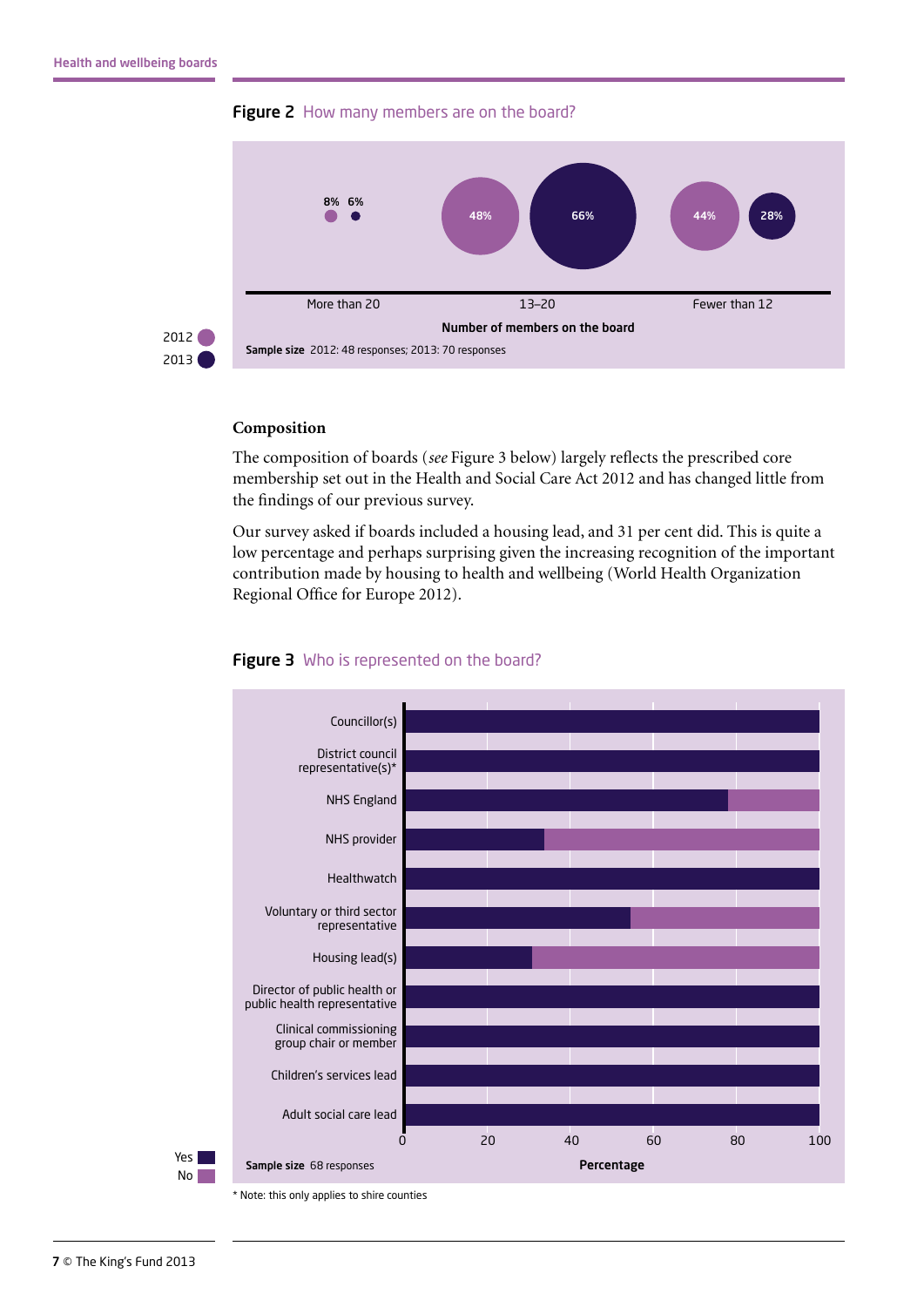Membership beyond the core is left at the discretion of the individual local authorities, and their broad remit means that they will need to engage with a wide range of stakeholders as well as local people and communities. Our findings suggest that boards have moved away from the core membership to appoint 'such persons or representatives of other such persons as the local authority think appropriate' (House of Lords and House of Commons 2011).

A total of 42 boards (60 per cent) mentioned that other roles within the community are represented on their board (*see* Figure 4 below). There is a range and diversity of local groups involved, with the main groups represented being the police, community safety and rescue forces. This might suggest that health protection issues, resilience and broader local issues are being discussed at such meetings.





In our last survey we were concerned by the lack of engagement with providers, but things do seem to have moved on. Board meetings are not the only way in which key stakeholders may be involved in the decision-making process: the top three ways in which engagement is happening is though partnership groups, provider forums and specific workshops where priorities are discussed. Figure 5 opposite summarises the results collected.

#### Relationships

Respondents were asked to rate their current working relationship with their local CCG. Almost all expressed a positive view: on a scale of one (poor) to six (excellent), 93 per cent (65 boards) chose between four and six (*see* Figure 6 opposite). This is even higher than the response to a similar question last year, when 84 per cent had a good working relationship with their local NHS. (In 2012 the question asked how respondents would rate the current working relationship between the local authority and the NHS.)

It is very encouraging that relationships that were already generally very good appear to have improved still further. When asked how their relationship had changed over the past 12 months, 67 per cent of respondents said it had improved, 21 per cent that it had stayed the same and only 1 per cent that it had deteriorated. It should be noted that respondents were drawn from local authorities, but there is some evidence that CCGs also share this view (Association of Directors of Adult Social Services and NHS Confederation 2013).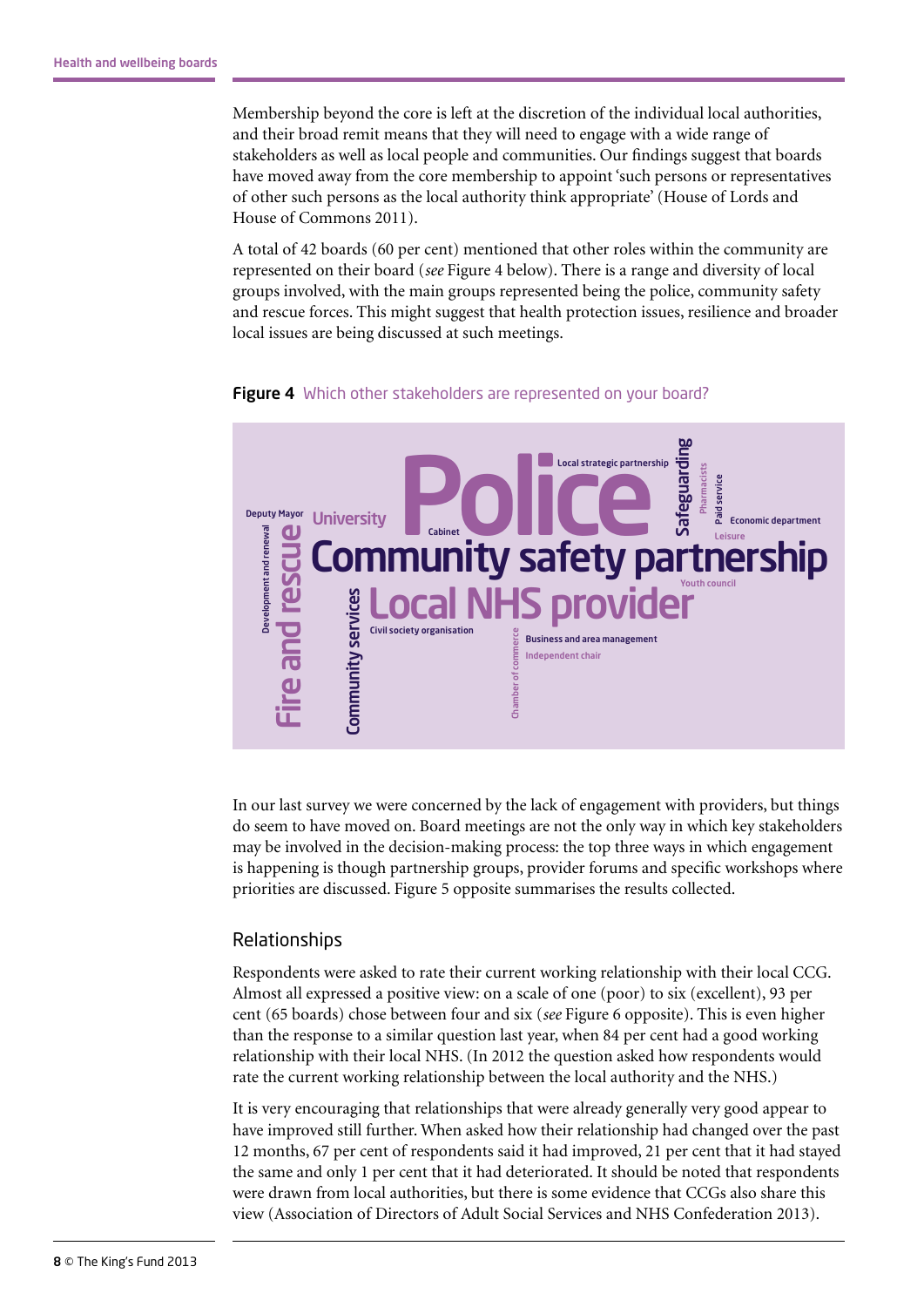



**Figure 6** Relationship between the local authority and the CCG\*





Note: \* In 2012 respondents were asked to rate the current working relationship between the local authority and the NHS

This upbeat view of relationships bodes well for the future. Although respondents were all drawn from a local authority background, it suggests that the significant amount of time invested in board development has been justified (NHS Confederation 2011). This is also reflected in the choice of chairs and vice-chairs, which, on most boards, are a combination of a local authority elected members and CCG leads.

Boards would appear to have heeded the evidence on integrated care that points to the importance of investing time in developing relationships (Ham and Walsh 2013). This has created a firm foundation from which boards can address the difficult challenges ahead as financial and service pressures begin to mount.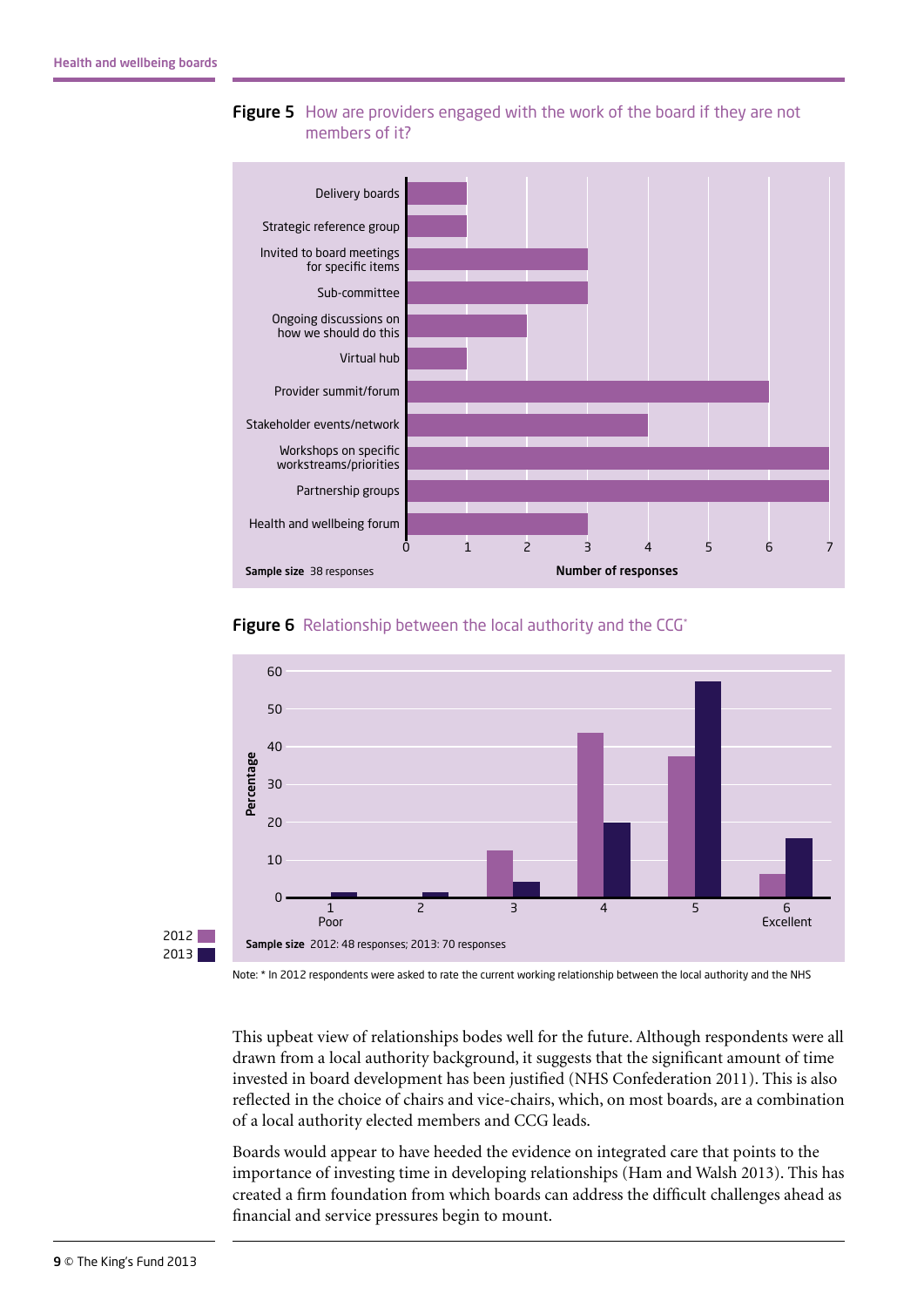Local authorities shared a similar view about their relationships with stakeholders and other groups (*see* Figure 7 below). On a scale of one (poor) to six (excellent), 80 per cent chose between four and six. There was no difference among different types of local authorities in response to this question.



Figure 7 Local authority relationships with stakeholders and other groups

#### Progress and priorities

#### **The JSNA and local health and wellbeing strategy**

In our last survey, 78 per cent of respondents thought that their JSNA was very useful, and all intended to develop them further. The main ideas for improving JSNAs were:

- n to make them more comprehensive by widening them to include other areas such as housing, employment and culture
- $\blacksquare$  to enhance their user-friendliness by making them more succinct, web-based and regularly updated
- to make them a more useful tool for end-users.

In this survey, we asked if a new JSNA had been produced (as opposed to an existing one being refreshed). Of the 65 boards that responded, 79 per cent said that they had created a new one; 3 per cent (two boards) had not; and 19 per cent said that the matter was still in progress.

We also asked if they had produced a health and wellbeing strategy. Of the 65 who responded to this question, 88 per cent had already produced one, and 11 per cent were still in the process of doing so. Only one board had not yet produced a strategy (2 per cent).

We asked respondents to rate how important they thought their health and wellbeing strategy would be in influencing the commissioning decisions of CCGs, on the one hand, and NHS England, on the other (*see* Figure 8 opposite). Using a scale of one to six (with six being highly influential), 89 per cent felt that their strategy would have an impact of between four and six on the commissioning decisions of the CCGs. However, the reverse was the case in relation to NHS England, with 77 per cent thinking that their strategy would have little or no influence on its commissioning decisions.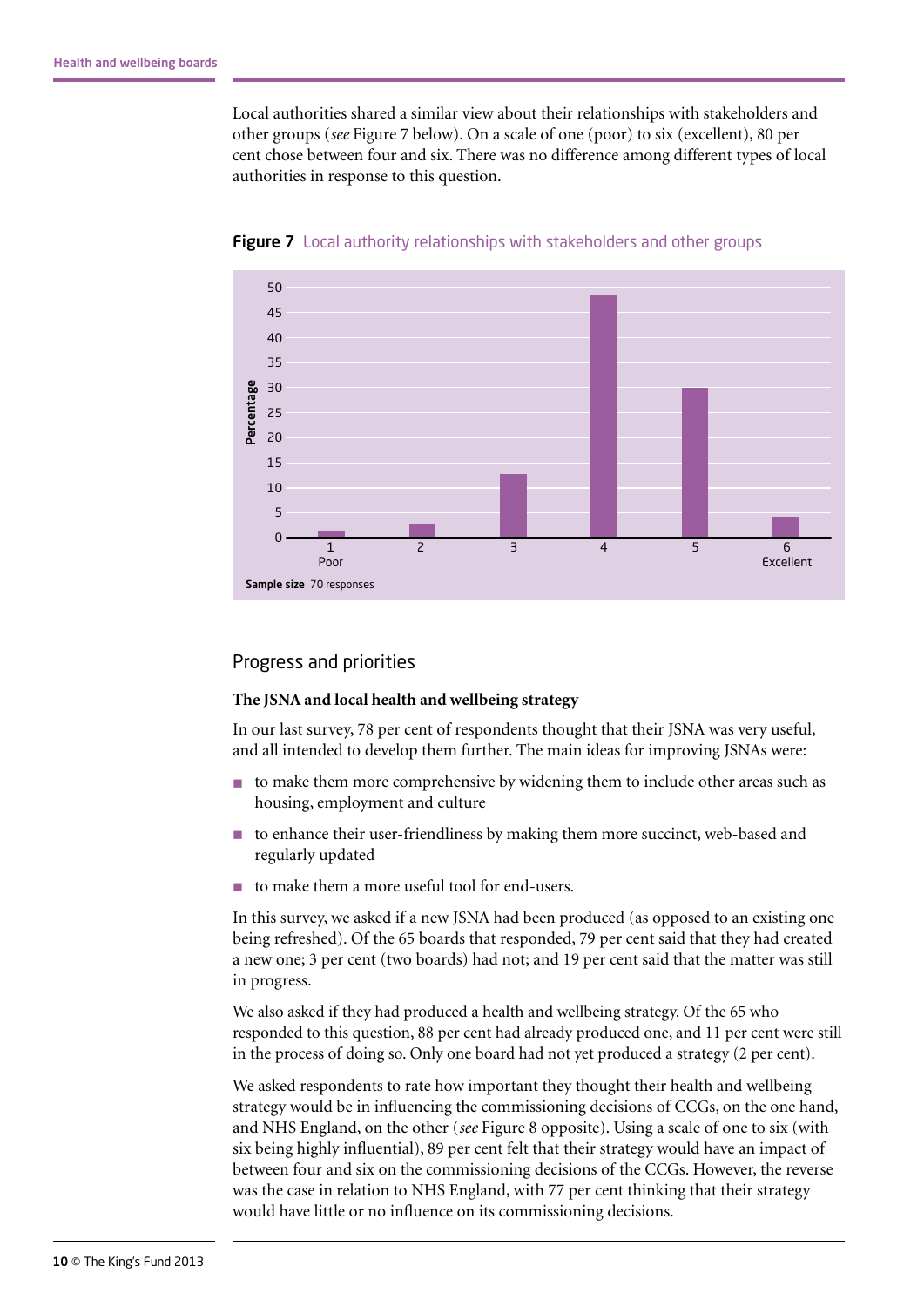

**Figure 8** How important/influential do you think your local health and wellbeing strategy will be in influencing the commissioning decisions of CCGs and NHS England?

#### **Board priorities**

We asked participants to list the priorities agreed by their health and wellbeing boards. Of the 65 boards that responded, only four had not yet agreed their priorities.

There was great emphasis among the answers on the six policy objectives set out in the Marmot Review of health inequalities in England (Marmot Review 2010) (*see* box below). Almost all of these principles were mentioned by the respondents to our survey, with 25 per cent of them highlighting the first principle, namely 'giving every child the best start in life'.

The Marmot Review's six policy objectives for reducing health inequalities

- n Give every child the best start in life.
- n Enable all children, young people and adults to maximise their capabilities and have control over their lives.
- Create fair employment and good work for all.
- Ensure a healthy standard of living for all.
- Create and develop healthy and sustainable places and communities.
- n Strengthen the role and impact of ill-health prevention.

As well as the Marmot principles, the other areas cited most often by our respondents were unhealthy behaviours and mental health issues (*see* Figure 9 overleaf). These may indicate the influence of the directors of public health board members. It is encouraging that the welfare of children and mental health are priorities for many boards, but it is surprising that other vital issues – such as out-of-hours care, carers, quality of services and reconfiguration – barely registered among board priorities. Integration, which is a primary purpose of the boards, was mentioned by only nine respondents.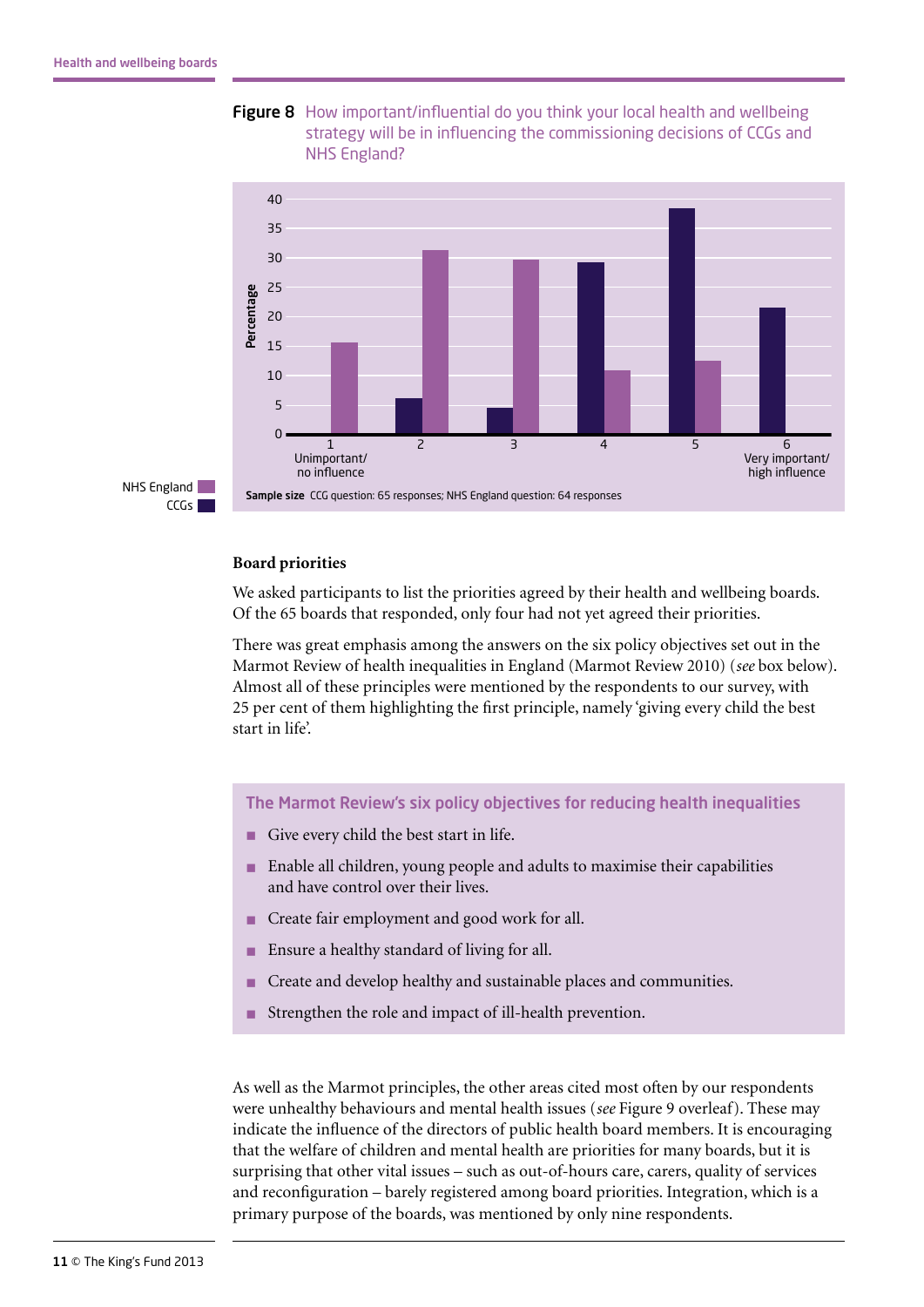



#### **Supporting the boards**

Boards have invested a lot of time developing their members. However, they are emerging into a new world that is organisationally more complex than under the previous arrangements, with responsibilities distributed across a multiplicity of clinical commissioning groups, commissioning support organisations, NHS England, clinical senates and clinical networks. Public health functions are now shared between local government and Public Health England. There is considerable uncertainty about the respective roles and responsibilities of different bodies involved.

Furthermore, these challenges come at a time when the boards need to move from setting strategy to implementing it – a goal that is complicated by the fact that their powers are limited. The way in which board members work together to wield their power of influence and persuasion over their local health and care system will therefore become critical to their success.

It is encouraging to see that most boards have been thinking about how they will be developing their members and the board. Figure 10 opposite shows a breakdown of the different ways in which this is happening – from light-touch peer support to more formalised board development programmes.

#### Measuring success

Our previous research revealed that at those early stages boards had only just begun to consider how they would assess their impact and success, with more than one-third having not yet discussed how they planned to assess this. This current research shows that most boards are now addressing how they should be measuring their success. Nearly all have measures in place that address some, if not all, of their objectives (*see* Figure 11 opposite). About 13 per cent are using self-assessment tools, while others are being a bit more creative in their approach. One respondent mentioned that the board is developing a wellbeing index, which will incorporate lessons from both national and international developments. This index will be developed through workshops with a wide group of stakeholders.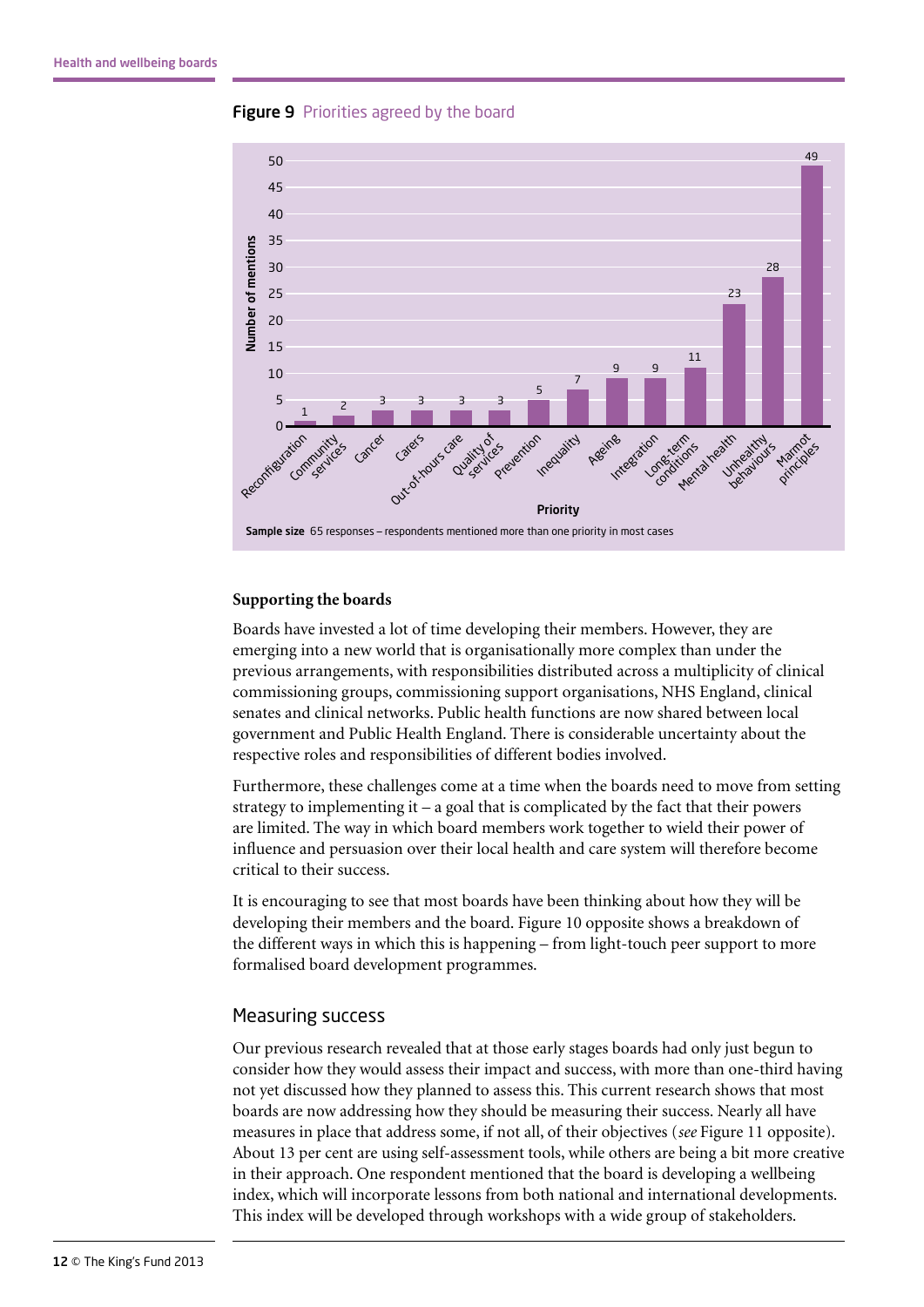

**Figure 10** Support being given to boards/board members





#### Prospects for success

#### **What will help and hinder boards in achieving their objectives?**

We asked respondents which three factors (local or national) would most help their boards to achieve their priorities. A total of 31 different areas were mentioned, but strong working relationships was considered by far the most important, with 70 per cent of our 60 respondents citing this as the factor that would best help them to achieve their objectives (*see* Figure 12 opposite).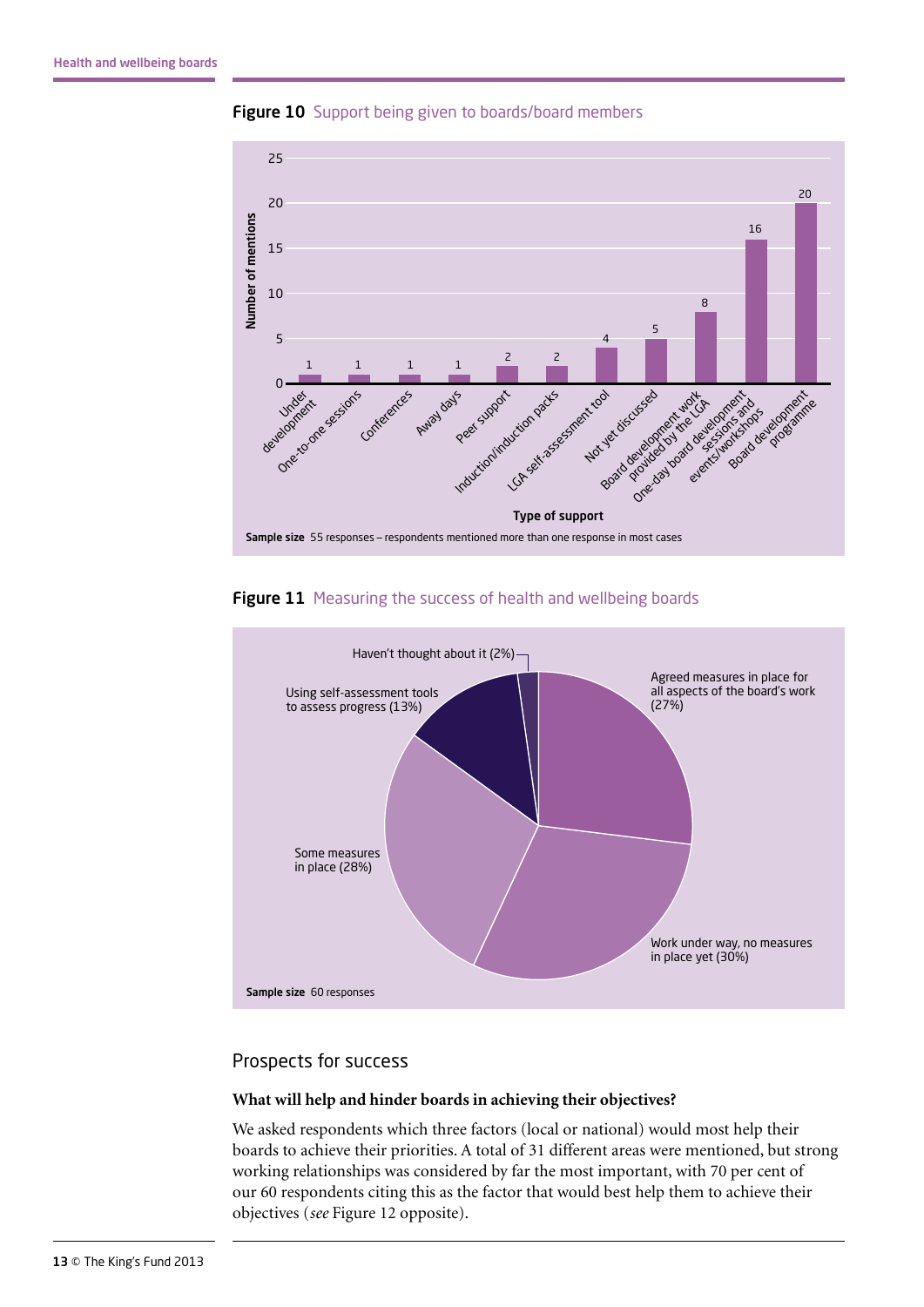



Note: JSNA, joint strategic needs assessment; HWBS, health and wellbeing board strategies

Conversely, we also asked which three factors (local or national) would most hinder boards in achieving their objectives. Once again, 31 different areas were mentioned. The financial climate, and the challenges that accompany it, was cited most often (48 per cent of our respondents), with national control/politics being the next most mentioned factor with 35 per cent (*see* Figure 13 below).

The themes that emerged in response to these two questions (factors that are helping and hindering) are not greatly different from those raised last year.



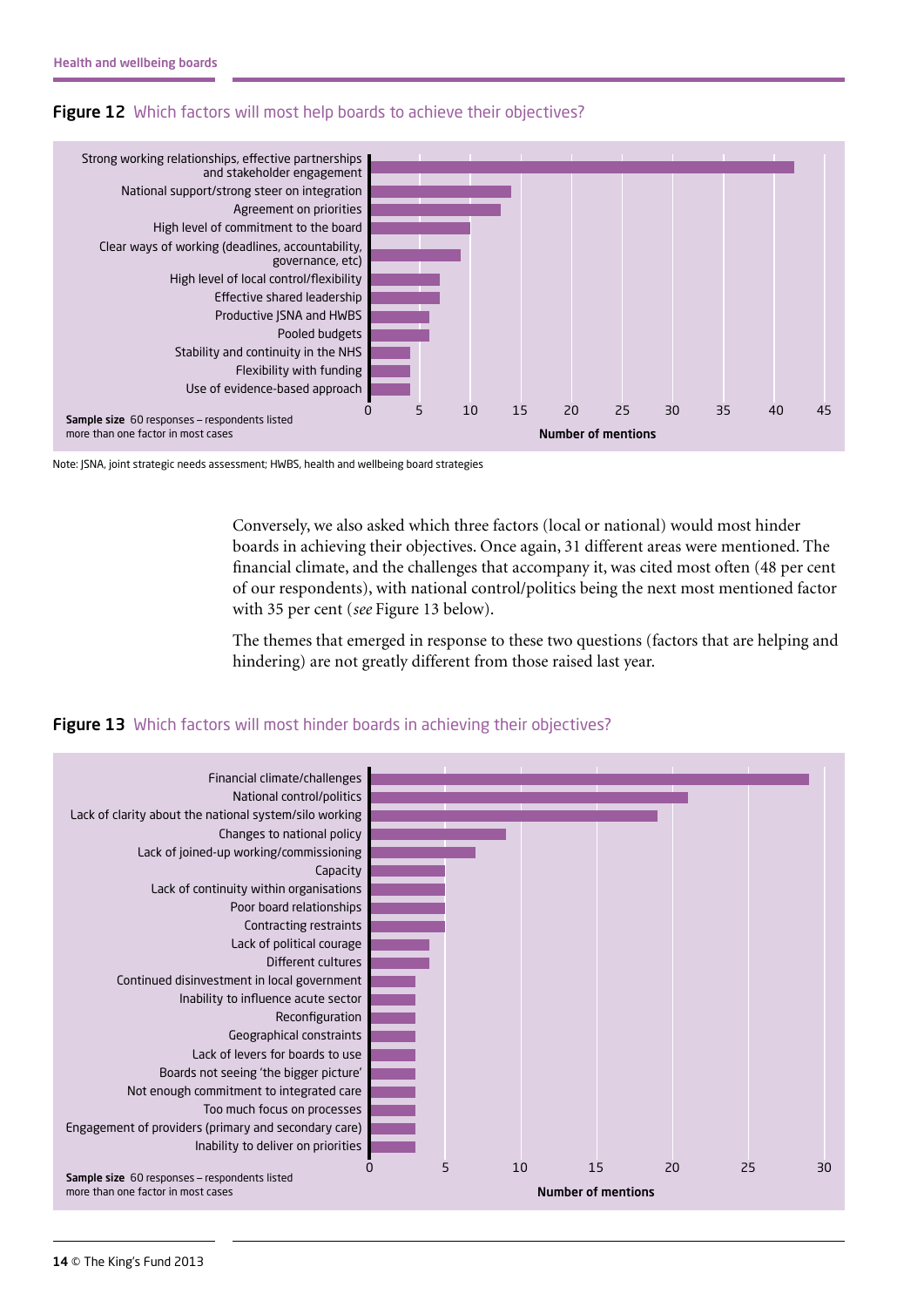#### Should boards have a greater role?

With the rhetoric surrounding health and wellbeing boards changing, we thought we would ask our panel whether health and wellbeing boards should have a greater role in the commissioning of services for their local populations. Of the 65 who responded, 62 per cent agreed that they should, 22 per cent did not know, and 17 per cent disagreed.

#### Biggest single challenge facing the board

There has been a great deal of commentary about the difficulties that would surround the inception of the health and wellbeing boards, so we wanted to know what they perceived to be the single biggest challenge facing them. Of the 55 responses received, 45 per cent said that their main concern was delivering on their priorities; as one respondent put it: 'Turning positive relationships and high level strategy into tangible outcomes and benefits for people.'

Other main issues of concern were roles and responsibilities (13 per cent), resources (9 per cent), the identity of the board (9 per cent) and how they were going to add real value (*see* Figure 14 below).



#### **Figure 14** The biggest challenge facing the boards

## Where next for health and wellbeing boards?

Our survey suggests that, overall, the new boards have generally made a positive and encouraging beginning. It should be noted that these conclusions are based on the views expressed by board leads, but it does appear that most have used the shadow year wisely, heeding evidence about the importance of investing time in relationships and in their development as a board. This echoes an assessment of the progress of 138 'early implementer' boards, which noted that most had made 'significant advances', although there is evidence of clear differences emerging in the pace and scale of progress towards being effective boards (NHS Confederation 2012). The support offered through the National Learning Network for Health and Wellbeing Boards, among others, including The King's Fund and the Office for Public Management, seems to have enabled boards to make faster progress. Planning and preparation have been important success factors.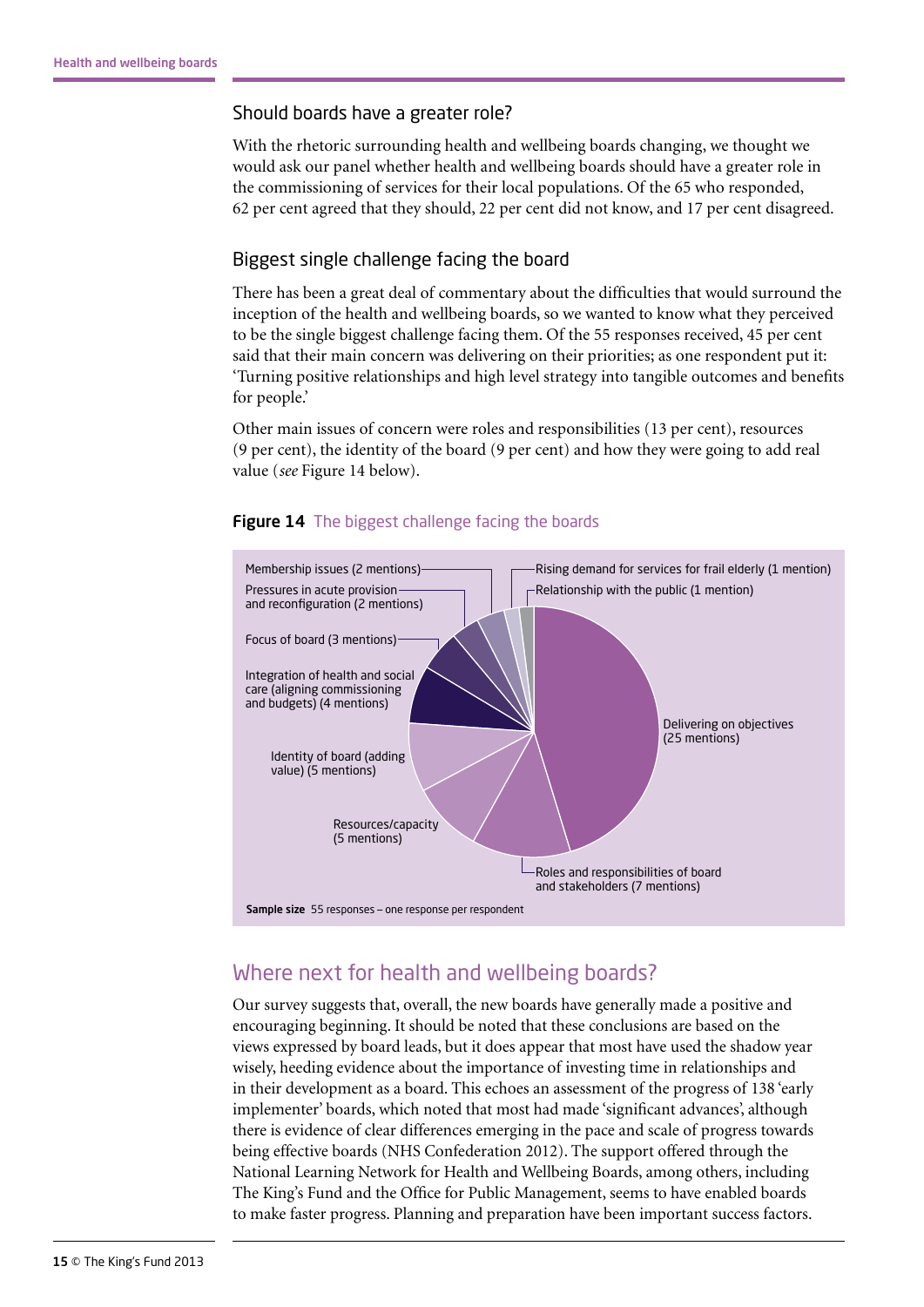The creation of the boards is symbolic of the new relationship between the NHS and local government ushered in the by the Health and Social Care Act 2012. Local authorities have taken their new role seriously and have brought strong leadership to the task of establishing and developing the boards. Respondents say that relationships between local authorities and CCGs have grown even stronger, and that this is reflected in an emerging pattern of a senior elected member – most often the leader of the council – chairing the board, with the vice-chair coming from the CCG. At a time of unprecedented financial pressures on local government and the NHS, this is a substantial achievement, especially as it has occurred in the context of major organisational change within the NHS.

Boards have moved quickly to develop their JSNAs, and most have gone on to produce joint health and wellbeing strategies. The priorities selected by boards, which are overwhelmingly focused around the Marmot policy objectives (*see* p 11), suggest that public health issues are being taken very seriously, and this should help allay concerns about the transfer of public health responsibilities to local government.

However, boards are showing few signs of getting to grips with the more urgent and pressing strategic issues facing their local health and care systems that require wholesystem leadership. These include the need:

- n to transform local services in the light of changes in demographics, the burden of disease and pressures on urgent care that reflect problems in the wider system
- n to maintain and improve the quality and safety of treatment and care, and the development of integrated care.

It is disappointing that so few boards identified public engagement as a priority, and there is no evidence of boards being creative in reaching out to local communities through, for example, social media.

In fairness, many boards recognise that they now need to move on from development to delivery, and to demonstrate that they are making a real difference to the priorities they have identified.

Most boards seem keen to play a stronger role in commissioning, and have begun to measure their progress and effectiveness. It is possible that many boards have simply endorsed existing programmes of work on issues such as integration and service reconfiguration instead of adopting them as new priorities. Alternatively, some boards may be strongly driven by a public health agenda, reflecting the influence of directors of public health board members and the fact that public health has become a local authority responsibility, with the commissioning of health services seen as the province of CCGs alone. These perceptions will almost certainly vary from place to place.

The literature and evidence is clear that, although the potential benefits of partnership working are considerable, they are very hard to realise in practice, and effective partnerships do not happen overnight. Health and wellbeing boards are still in their infancy, and with only a few months having elapsed since they became fully operational, there is a danger of unrealistic expectations of how much they can deliver and how soon.

In our 2012 report, we highlighted uncertainty about how the roles and responsibilities of the new organisations introduced by the NHS reforms would play out in practice, and the need for the role and purpose of health and wellbeing boards to be defined more clearly. Less than a year into the implementation of the reforms, the complex set of arrangements shown in Figure 15 opposite are still bedding down. In the absence of formal statutory guidance, the role of health and wellbeing boards is open to differing interpretation, and boards are not necessarily clear about their role and powers (Ward *et al* 2013). There are tensions between the boards' role in overseeing commissioning and promoting integration, between high-level strategic planning as opposed to involvement in the operational management of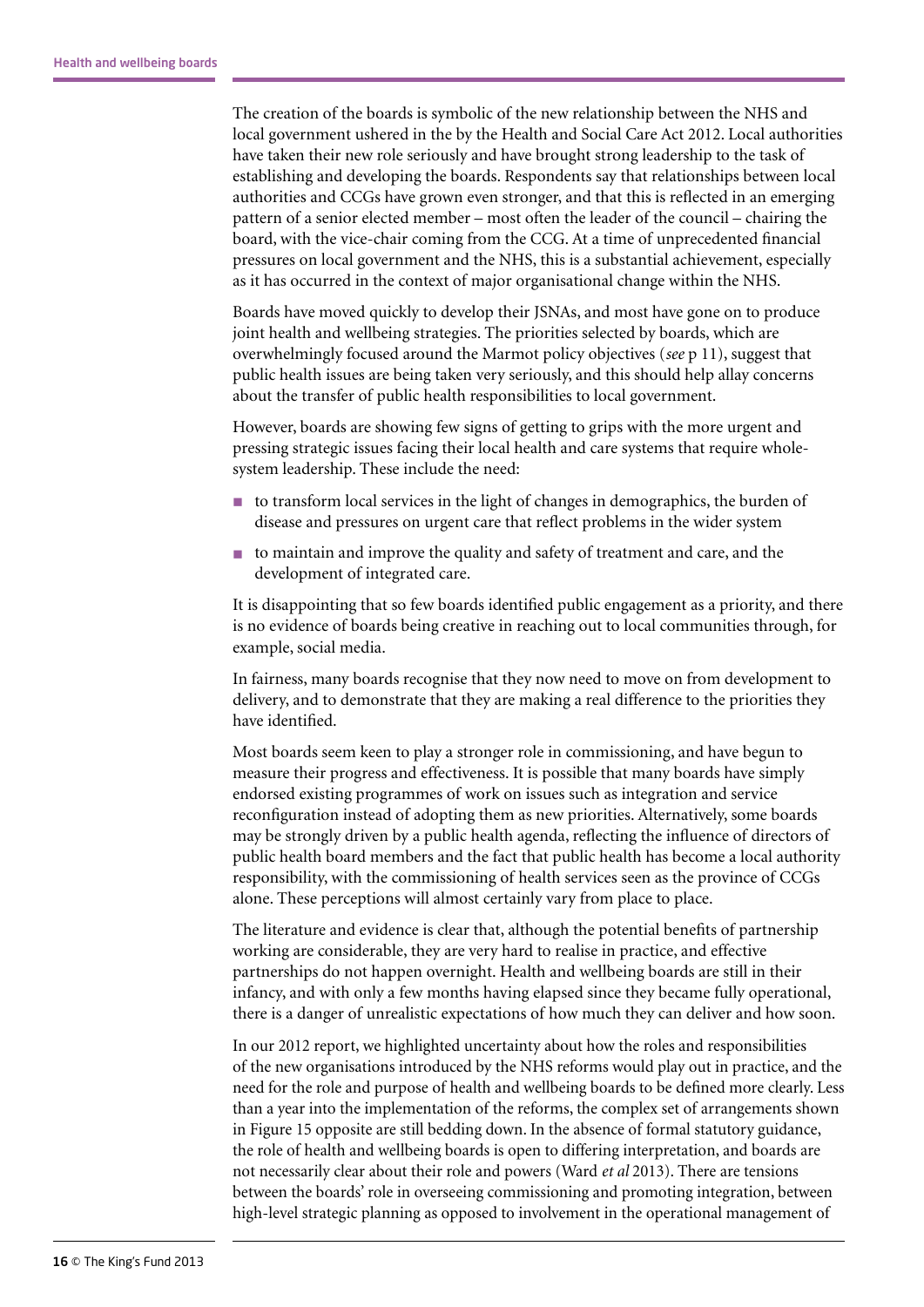

**Figure 15** The new health and care system

Source: Department of Health 2013a

pooled budgets or integrated services, and between tackling population-level health issues and driving forward service changes. In the context of continuing uncertainty, the 152 boards are unlikely to be able to work through these complex issues with any great speed.

In the meantime, many of the biggest pressures and challenges facing numerous local health and care systems are becoming increasingly urgent. Demand for services continues to rise, despite no real-terms increases in NHS resources and local government budgets being cut by more than 30 per cent. The need for comprehensive changes to health care in London, for example, has long been recognised but has become harder as a result of the organisational changes (Ham *et al* 2013).

The scale of change required in many, if not all, local health and care systems demands effective system leadership, and it is far from clear where this will come from under the new arrangements. There is a real danger that if health and wellbeing boards are unable to fill this leadership vacuum, they will become irrelevant spectators reacting to decisions and proposals made elsewhere. In some places, where the extent of the change needed exceeds the geographical footprint of a single board (such as in London and other major densely populated conurbations), wider leadership arrangements must be put in place and committed to and engaged with by the boards thus affected.

With all the policy indicators suggesting a stronger future role for health and wellbeing boards, whether they can deliver real change for local populations in their current form is doubtful. The legal powers and duties of boards are largely permissive and discretionary, that is, CCGs and local authorities can do anything they wish providing that they are in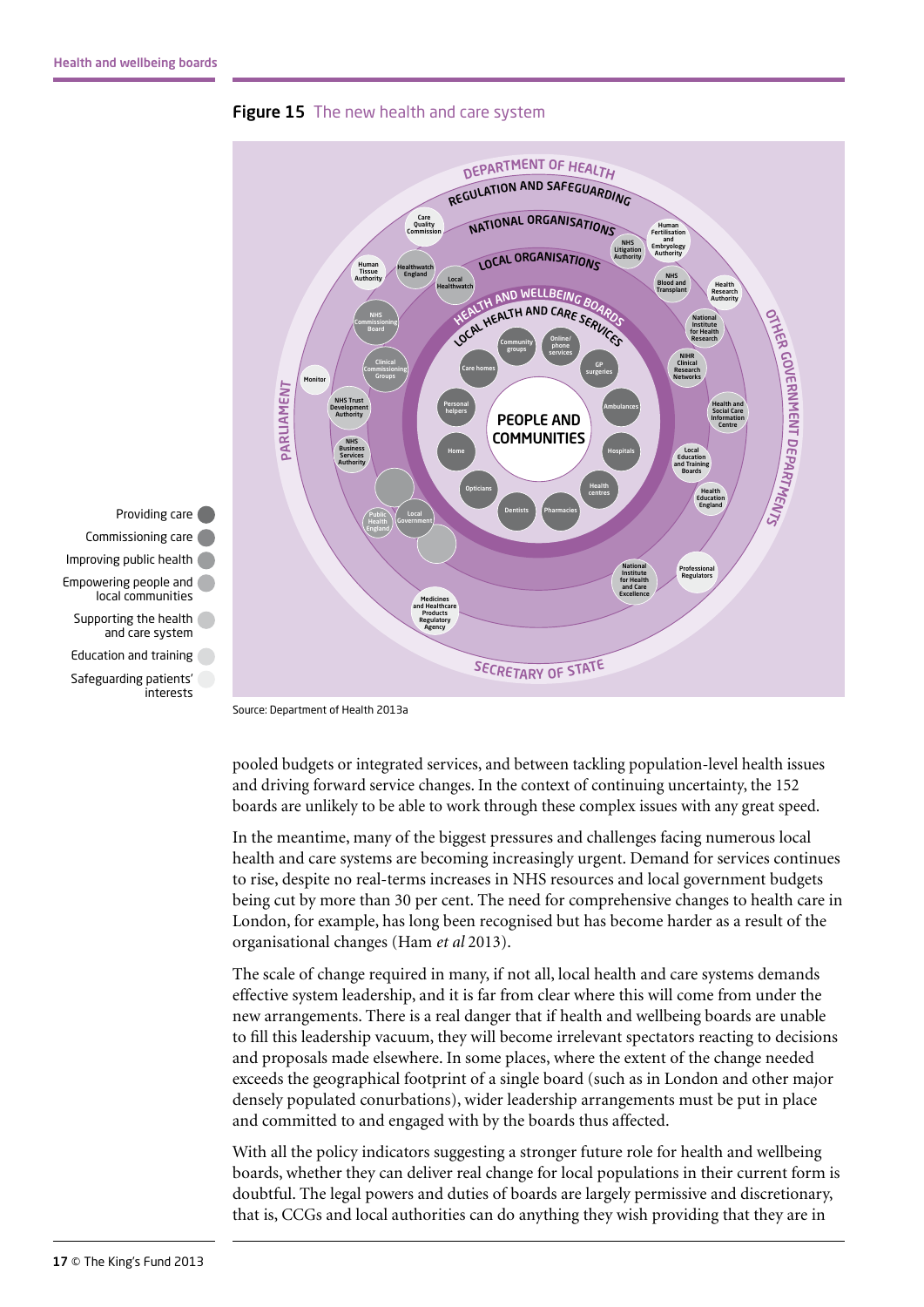agreement. In this guise, the boards are vehicles for partnership rather than executive decision-making. The government intends that boards should 'sign off' on local plans for the use of the new £3.8 billion Integration Transformation Fund. Although this represents only 3 per cent of the combined total NHS and adult social care budget, in the current financial climate it is a substantial sum that offers boards an unprecedented opportunity to shape key spending decisions. This development could also be used by boards as a stepping stone to their overseeing the total health and social care budget in time.

The principal currency of the health and wellbeing boards is to influence and lead across organisational and professional boundaries rather than to exercise formal managerial control over each organisation's budgets, priorities and commissioning decisions. Achieving change in this way requires exceptionally strong and skilful leadership, and places a high premium on these 'soft' skills.

A further consideration is that, although boards feel they will have a real influence on the commissioning plans of their principal local partners, most have no confidence in their ability to influence NHS England, which controls more than a quarter of the total NHS commissioning budget and is responsible for commissioning local primary care services. Unless NHS England is seen as an active and engaged partner in its commissioning role, it will be difficult, if not impossible, for the boards to lead the development of integrated care, which is intended to be their primary purpose.

This suggests several possible scenarios for the future development of health and wellbeing boards.

- n The first is that, based on their current trajectory of development, most boards will default to a limited role of information-sharing and high level co-oordination of plans and strategies. They will react to proposals and plans from partners, and some boards will make progress in overseeing specific public health programmes, but few, if any, will initiate or lead system-wide change.
- n A second scenario is that in some places where there is little confidence in the board, local planning and decisions could be made in separate channels in the local authority or CCG, for example, the use of the Integration Transformation Fund, or through urgent care boards. This would see the health and wellbeing boards by-passed and sidelined.
- n A third scenario is that boards develop an executive decision-making role across the whole local system of health, social care and public health, with an explicit remit to oversee commissioning of all services, produce an agreed framework for integrated care and drive through the transformation of local services. This would be consistent with a policy thrust towards more integrated commissioning across the local NHS and local government.

It should be emphasised that the development of boards into executive decision-making bodies – the third scenario – would mark a fundamental change from their current role as a partnership forum, with important implications for their size and composition. The boards would need substantial new capacity and expertise to address effectively the complexity of many aspects of health care commissioning.

The requirement on boards to sign off on local plans for the Integration Transformation Fund by April 2014 will be an important test of their ability to offer credible, shared leadership and show whether they are ready to play a bigger role in the planning and commissioning of all local services. The legal powers already exist for CCGs and local authorities to establish joint or integrated commissioning arrangements, which offers scope for strengthening the role of the boards in an evolutionary way without the need for further reorganisation. Strong and purposeful relationships between CCGs and their respective local authorities – based on partnership not takeover – offer the best prospects for boards to lead the integration and transformation of local services effectively.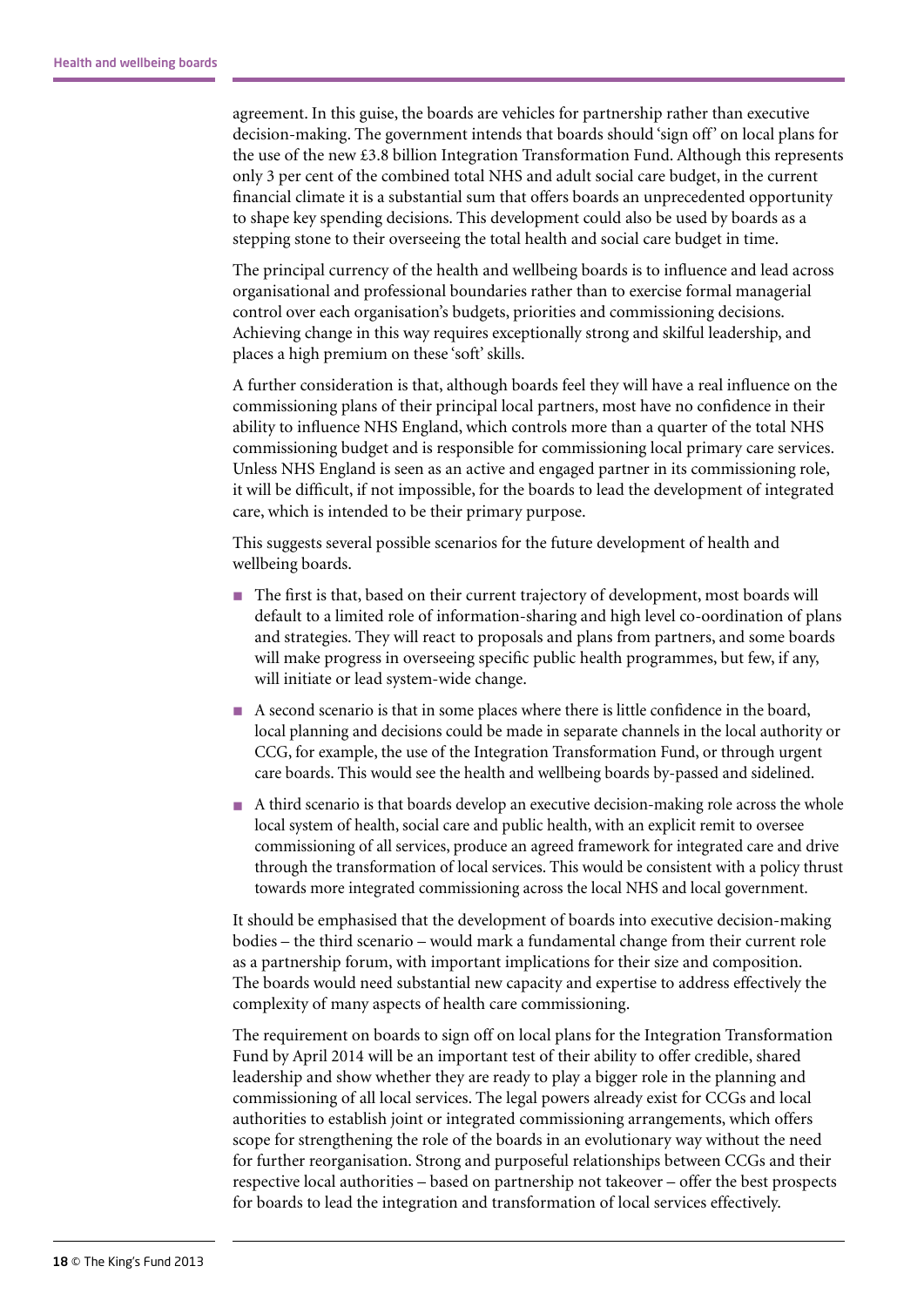#### References

Association of Directors of Adult Social Services and NHS Confederation (2013). 'Snapshot of Integrated Working 2013: ADASS and NHS Confederation survey of local authority and NHS commissioners'. Association of Directors of Adult Social Services website. Available at: [www.adass.org.uk/images/stories/Publications/Policy%20Documents/130614SnapshotOfIn](http://www.adass.org.uk/images/stories/Publications/Policy%20Documents/130614SnapshotOfIntegratedWorking2013Summary.ppt) [tegratedWorking2013Summary.ppt](http://www.adass.org.uk/images/stories/Publications/Policy%20Documents/130614SnapshotOfIntegratedWorking2013Summary.ppt) (accessed on 23 September 2013).

Department of Health (2013a). 'Guidance: the Health and Care System Explained'. Department of Health website. Available at: [www.gov.uk/government/publications/the](http://www.gov.uk/government/publications/the-health-and-care-system-explained/the-health-and-care-system-explained)[health-and-care-system-explained/the-health-and-care-system-explained](http://www.gov.uk/government/publications/the-health-and-care-system-explained/the-health-and-care-system-explained) (accessed on 23 September 2013).

Department of Health (2013b). *Statutory Guidance on Joint Strategic Needs Assessments and Joint Health and Wellbeing Strategies*. London: Department of Health. Available at: [www.gov.uk/government/uploads/system/uploads/attachment\\_data/file/223842/](http://www.gov.uk/government/uploads/system/uploads/attachment_data/file/223842/Statutory-Guidance-on-Joint-Strategic-Needs-Assessments-and-Joint-Health-and-Wellbeing-Strategies-March-2013.pdf) [Statutory-Guidance-on-Joint-Strategic-Needs-Assessments-and-Joint-Health-and-](http://www.gov.uk/government/uploads/system/uploads/attachment_data/file/223842/Statutory-Guidance-on-Joint-Strategic-Needs-Assessments-and-Joint-Health-and-Wellbeing-Strategies-March-2013.pdf)[Wellbeing-Strategies-March-2013.pdf](http://www.gov.uk/government/uploads/system/uploads/attachment_data/file/223842/Statutory-Guidance-on-Joint-Strategic-Needs-Assessments-and-Joint-Health-and-Wellbeing-Strategies-March-2013.pdf) (accessed on 23 September 2013).

Department of Health (2011). *Joint Strategic Needs Assessment and Joint Health and Wellbeing Strategies Explained*. London: Department of Health: Available at: [www.gov.](https://www.gov.uk/government/publications/joint-strategic-needs-assessment-and-joint-health-and-wellbeing-strategies-explained) [uk/government/publications/joint-strategic-needs-assessment-and-joint-health-and](https://www.gov.uk/government/publications/joint-strategic-needs-assessment-and-joint-health-and-wellbeing-strategies-explained)[wellbeing-strategies-explained](https://www.gov.uk/government/publications/joint-strategic-needs-assessment-and-joint-health-and-wellbeing-strategies-explained) (accessed on 22 October 2013).

Eversheds (2011). *The Eversheds Board Report: Measuring the impact of board composition on company performance*. London: Eversheds. Available at: [www.eversheds.com/global/](http://www.eversheds.com/global/en/what/articles/index.page?ArticleID=en/Financial_institutions/Eversheds_Board_Report_080711) [en/what/articles/index.page?ArticleID=en/Financial\\_institutions/Eversheds\\_Board\\_](http://www.eversheds.com/global/en/what/articles/index.page?ArticleID=en/Financial_institutions/Eversheds_Board_Report_080711) [Report\\_080711](http://www.eversheds.com/global/en/what/articles/index.page?ArticleID=en/Financial_institutions/Eversheds_Board_Report_080711) (accessed on 23 September 2013).

Ham C, Walsh N (2013). *Making Integrated Care Happen at Scale and Pace: Lessons from experience*. London: The King's Fund. Available at: [www.kingsfund.org.uk/publications/](http://www.kingsfund.org.uk/publications/making-integrated-care-happen-scale-and-pace) [making-integrated-care-happen-scale-and-pace](http://www.kingsfund.org.uk/publications/making-integrated-care-happen-scale-and-pace) (accessed on 23 September 2013).

Ham C, Edwards N, Brookes B (2013). *Leading Health Care in London: Time for a radical response*. London: The King's Fund. Available at: [www.kingsfund.org.uk/publications/](http://www.kingsfund.org.uk/publications/leading-health-care-london) [leading-health-care-london](http://www.kingsfund.org.uk/publications/leading-health-care-london) (accessed on 23 September 2013).

Ham C, Dixon A, Brooke B (2012). *Transforming the Delivery of Health and Social Care: The case for fundamental change*. London: The King's Fund. Available at: [www.kingsfund.](http://www.kingsfund.org.uk/publications/transforming-delivery-health-and-social-care) [org.uk/publications/transforming-delivery-health-and-social-care](http://www.kingsfund.org.uk/publications/transforming-delivery-health-and-social-care) (accessed on 23 September 2013).

Health and Care Policy Commission of the Labour Party (2013). *21st Century NHS and Social Care: Delivering integration*. Agenda 2015 policy paper. London: The Labour Party. Available at: [www.yourbritain.org.uk/agenda-2015/policy-commissions/health](http://www.yourbritain.org.uk/agenda-2015/policy-commissions/health-and-care-policy-commission/21st-century-nhs-and-social-care-delivering-integration-1?download=true)[and-care-policy-commission/21st-century-nhs-and-social-care-delivering-integration-](http://www.yourbritain.org.uk/agenda-2015/policy-commissions/health-and-care-policy-commission/21st-century-nhs-and-social-care-delivering-integration-1?download=true)[1?download=true](http://www.yourbritain.org.uk/agenda-2015/policy-commissions/health-and-care-policy-commission/21st-century-nhs-and-social-care-delivering-integration-1?download=true) (accessed on 23 September 2013).

House of Commons Health Committee (2013a). *Public Expenditure on Health and Care Services. Eleventh report of session 2012–13*. HC 651. London: The Stationery Office. Available at: [www.publications.parliament.uk/pa/cm201213/cmselect/cmhealth/651/651.](http://www.publications.parliament.uk/pa/cm201213/cmselect/cmhealth/651/651.pdf) [pdf](http://www.publications.parliament.uk/pa/cm201213/cmselect/cmhealth/651/651.pdf) (accessed on 23 September 2013).

House of Commons Health Committee (2013b). *Urgent and Emergency Services. Second report of session 2013–14*. HC 171. Available at: [www.publications.parliament.uk/pa/](http://www.publications.parliament.uk/pa/cm201314/cmselect/cmhealth/171/171.pdf) [cm201314/cmselect/cmhealth/171/171.pdf](http://www.publications.parliament.uk/pa/cm201314/cmselect/cmhealth/171/171.pdf) (accessed on 23 September 2013).

House of Lords and House of Commons (2011). *Health and Social Care Bill [as amended in committee]*. HL119. London: The Stationery Office. Available at: [www.publications.](http://www.publications.parliament.uk/pa/bills/lbill/2010-2012/0119/2012119.pdf) [parliament.uk/pa/bills/lbill/2010-2012/0119/2012119.pdf](http://www.publications.parliament.uk/pa/bills/lbill/2010-2012/0119/2012119.pdf) (accessed on 24 May 2013).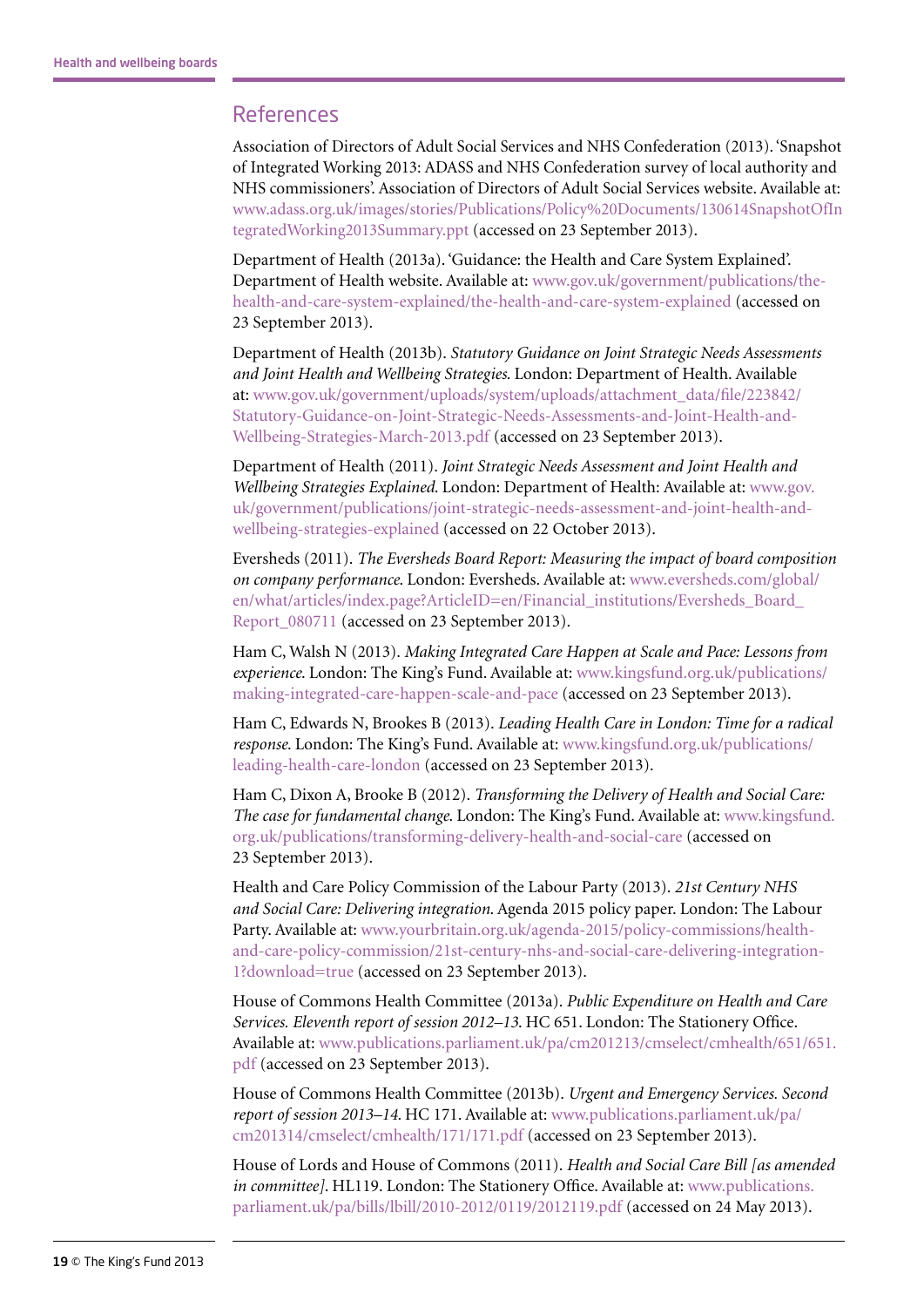Humphries R (2013). 'Health and wellbeing boards: policy and prospects'. *Journal of Integrated Care*, vol 21, no 1, pp 6–12. Available at: [www.emeraldinsight.com/1476-9018.](http://www.emeraldinsight.com/1476-9018.htm) [htm](http://www.emeraldinsight.com/1476-9018.htm) (accessed on 16 October 2013).

Humphries R, Galea A, Sonola L, Mundle C (2012). *Health and Wellbeing Boards: System leaders or talking shops?*. London: The King's Fund. Available at: [www.kingsfund.org.uk/](http://www.kingsfund.org.uk/sites/files/kf/field/field_publication_file/health-and-wellbeing-boards-the-kings-fund-april-12.pdf) [sites/files/kf/field/field\\_publication\\_file/health-and-wellbeing-boards-the-kings-fund](http://www.kingsfund.org.uk/sites/files/kf/field/field_publication_file/health-and-wellbeing-boards-the-kings-fund-april-12.pdf)[april-12.pdf](http://www.kingsfund.org.uk/sites/files/kf/field/field_publication_file/health-and-wellbeing-boards-the-kings-fund-april-12.pdf) (accessed on 23 September 2013).

Imison C, Ashton B, Steward K, Willis A (2011). *Good Governance for Clinical Commissioning Groups: An introductory guide*. London: National Association of Primary Care/KPMG. Available at: [www.kingsfund.org.uk/publications/articles/good-governance](http://www.kingsfund.org.uk/publications/articles/good-governance-clinical-commissioning-groups-introductory-guide)[clinical-commissioning-groups-introductory-guide](http://www.kingsfund.org.uk/publications/articles/good-governance-clinical-commissioning-groups-introductory-guide) (accessed on 23 September 2013).

Local Government Association (2013). *Health and Wellbeing System Improvement Programme Development Tool* [online]. London: LGA. Available at: [www.local.gov.uk/](http://www.local.gov.uk/documents/10180/11493/Health+and+wellbeing+system+improvement+programnme+development+tool+-+September+2013/e1acf67f-6be8-4a99-90b5-45ecec4d11e9) [documents/10180/11493/Health+and+wellbeing+system+improvement+programnme+d](http://www.local.gov.uk/documents/10180/11493/Health+and+wellbeing+system+improvement+programnme+development+tool+-+September+2013/e1acf67f-6be8-4a99-90b5-45ecec4d11e9) [evelopment+tool+-+September+2013/e1acf67f-6be8-4a99-90b5-45ecec4d11e9](http://www.local.gov.uk/documents/10180/11493/Health+and+wellbeing+system+improvement+programnme+development+tool+-+September+2013/e1acf67f-6be8-4a99-90b5-45ecec4d11e9) (accessed on 23 September 2013).

Local Government Association and Association of Democratic Services Officers (2013). *Health and Wellbeing Boards: A practical guide to governance and constitutional issues*. London: Local Government Association. Available at: [www.local.gov.uk/web/guest/](http://www.local.gov.uk/web/guest/publications/-/journal_content/56/10180/3896494/PUBLICATION) [publications/-/journal\\_content/56/10180/3896494/PUBLICATION](http://www.local.gov.uk/web/guest/publications/-/journal_content/56/10180/3896494/PUBLICATION) (accessed on 23 September 2013).

Local Government Association/NHS England (2013). 'Statement on the Health and Social Care Integration Transformation Fund'. NHS England website. Available at: [www.england.](http://www.england.nhs.uk/wp-content/uploads/2013/08/itf-aug13.pdf) [nhs.uk/wp-content/uploads/2013/08/itf-aug13.pdf](http://www.england.nhs.uk/wp-content/uploads/2013/08/itf-aug13.pdf) (accessed on 23 September 2013).

Marmot Review (2010). *Fair Society, Healthy Lives: The Marmot Review. Strategic review of health inequalities in England post-2010*. London: The Marmot Review. Available at: [www.ucl.ac.uk/whitehallII/pdf/FairSocietyHealthyLives.pdf](http://www.ucl.ac.uk/whitehallII/pdf/FairSocietyHealthyLives.pdf) (accessed on 23 September 2013).

NHS Commissioning Board (2012). *Everyone Counts: Planning for patients 2013/14*. London: NHS England. Available at: [www.england.nhs.uk/everyonecounts/](http://www.england.nhs.uk/everyonecounts/) (accessed on 23 September 2013).

NHS Confederation (2012). *Making a Local Difference: State of play and challenges ahead for health and wellbeing boards*. London: NHS Confederation. Available at: [www.nhsconfed.org/Publications/Documents/making-a-local-difference.pdf](http://www.nhsconfed.org/Publications/Documents/making-a-local-difference.pdf) (accessed on 23 September 2013).

NHS Confederation (2011). 'NHS Confederation statement on Health Select Committee report on commissioning'. Press release, 5 April. NHS Confederation website. Available at: [www.nhsconfed.org/PressReleases/Archive/2011/Pages/NHS-Confederation-statement](http://www.nhsconfed.org/PressReleases/Archive/2011/Pages/NHS-Confederation-statement-on-Health-Select-Committee-report-on-commissioning.aspx)[on-Health-Select-Committee-report-on-commissioning.aspx](http://www.nhsconfed.org/PressReleases/Archive/2011/Pages/NHS-Confederation-statement-on-Health-Select-Committee-report-on-commissioning.aspx) (accessed on 23 September 2013).

Ward C, Mangan C, Miller R (2013). *Health & Wellbeing Boards: Orchestrating the possible for integrated care*. London: Office for Public Management. Available at: [www.opm.](http://www.opm.co.uk/resources/health-wellbeing-boards-orchestrating-the-possible-for-integrated-care/) [co.uk/resources/health-wellbeing-boards-orchestrating-the-possible-for-integrated-care/](http://www.opm.co.uk/resources/health-wellbeing-boards-orchestrating-the-possible-for-integrated-care/) (accessed on 23 September 2013).

World Health Organization Regional Office for Europe (2012). *Environmental Health Inequalities in Europe. Assessment report*. Copenhagen: World Health Organization Regional Office for Europe. Available at: www.euro.who.int/ data/assets/pdf [file/0010/157969/e96194.pdf](http://www.euro.who.int/__data/assets/pdf_file/0010/157969/e96194.pdf) (accessed on 23 September 2013).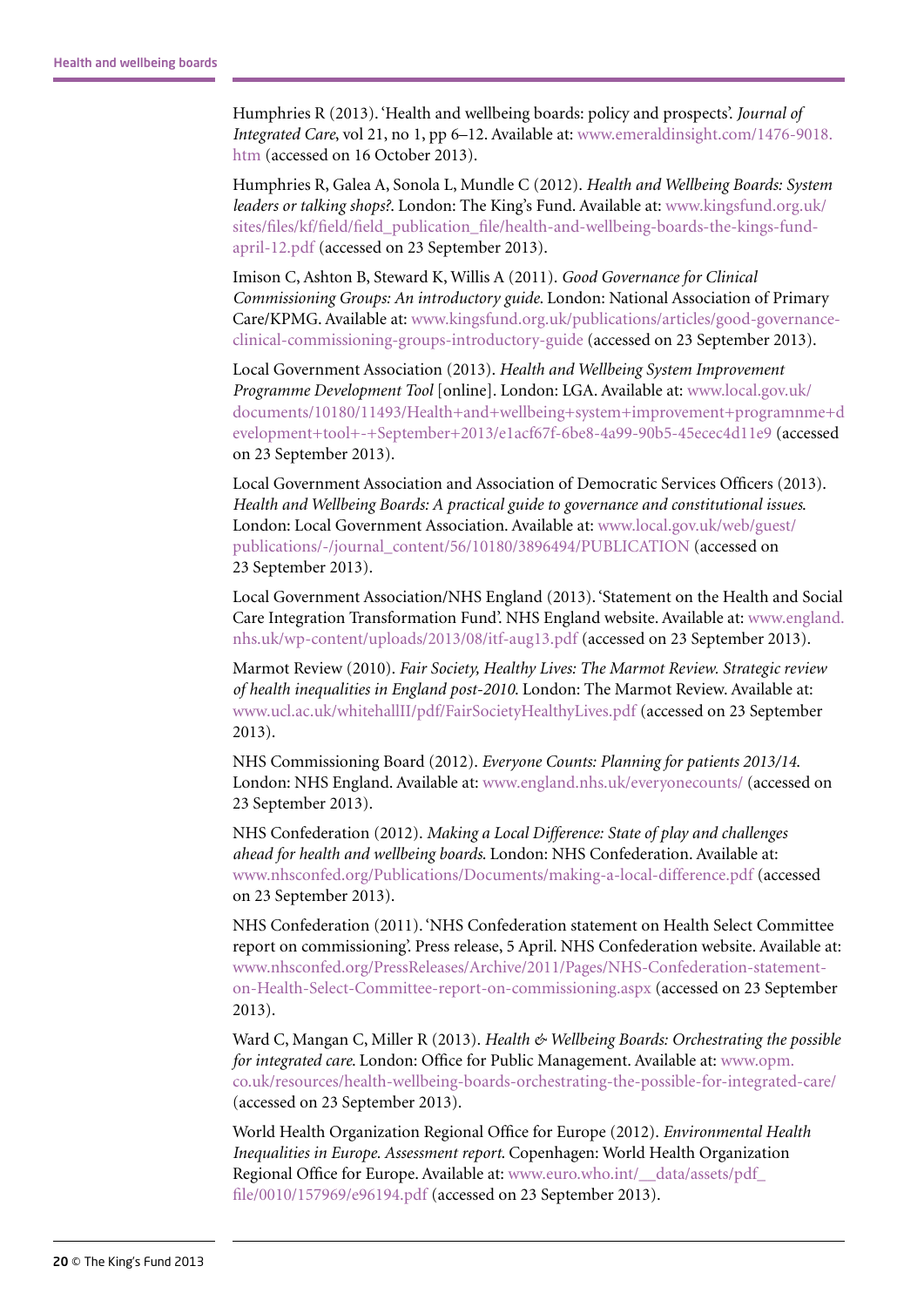## Appendix A Characteristics of our population sample

| <b>Regions</b>           | <b>Number of boards that responded</b> |
|--------------------------|----------------------------------------|
| London                   | 14                                     |
| North-East               | 5                                      |
| North-West               | 5                                      |
| West Midlands            | 8                                      |
| East                     | $\overline{4}$                         |
| <b>East Midlands</b>     | 5                                      |
| South-East               | 6                                      |
| South-West               | 6                                      |
| Yorkshire and Humber     | 7                                      |
| No response              | 10                                     |
| <b>Answered question</b> | 60                                     |

| <b>Structure</b>         | <b>Number of boards that responded</b> |
|--------------------------|----------------------------------------|
| Unitary authority        | 22                                     |
| Metropolitan districts   | 14                                     |
| London boroughs          | 14                                     |
| Shire counties           | 10                                     |
| No response              | 10                                     |
| <b>Answered question</b> | 60                                     |

| <b>Respondent characteristics</b>                                                                                       | Number of boards that responded |
|-------------------------------------------------------------------------------------------------------------------------|---------------------------------|
| Director of social care (adult, children, combined role)<br>Assistant director/third tier<br>Directors of public health | 16<br>$\overline{\phantom{0}}$  |
| Other<br>No response                                                                                                    | 34<br>11                        |
| <b>Answered question</b>                                                                                                | 59                              |

## Appendix B Interview responses

#### 1. How many members does your board have in total?

| Number of members on board             | <b>Number responding</b> |
|----------------------------------------|--------------------------|
| Fewer than 12<br>13-20<br>More than 20 | 20<br>46<br>4            |
| <b>Answered question</b>               | 70                       |

#### 2. Who are they?

| <b>Groups on the board</b>                                           | <b>Number responding</b> |
|----------------------------------------------------------------------|--------------------------|
| Adult social care lead                                               | 68                       |
| Children's services lead                                             | 68                       |
| Clinical commissioning group chair or member                         | 68                       |
| Director of public health or public health representative            | 68                       |
| Housing lead(s)                                                      | 21                       |
| Voluntary or third-sector representative                             | 37                       |
| <b>Healthwatch</b>                                                   | 68                       |
| NHS provider                                                         | 23                       |
| NHS England                                                          | 53                       |
| District council representatives (applicable only to shire counties) | 12                       |
| Other                                                                | 42                       |
| No response                                                          | 2                        |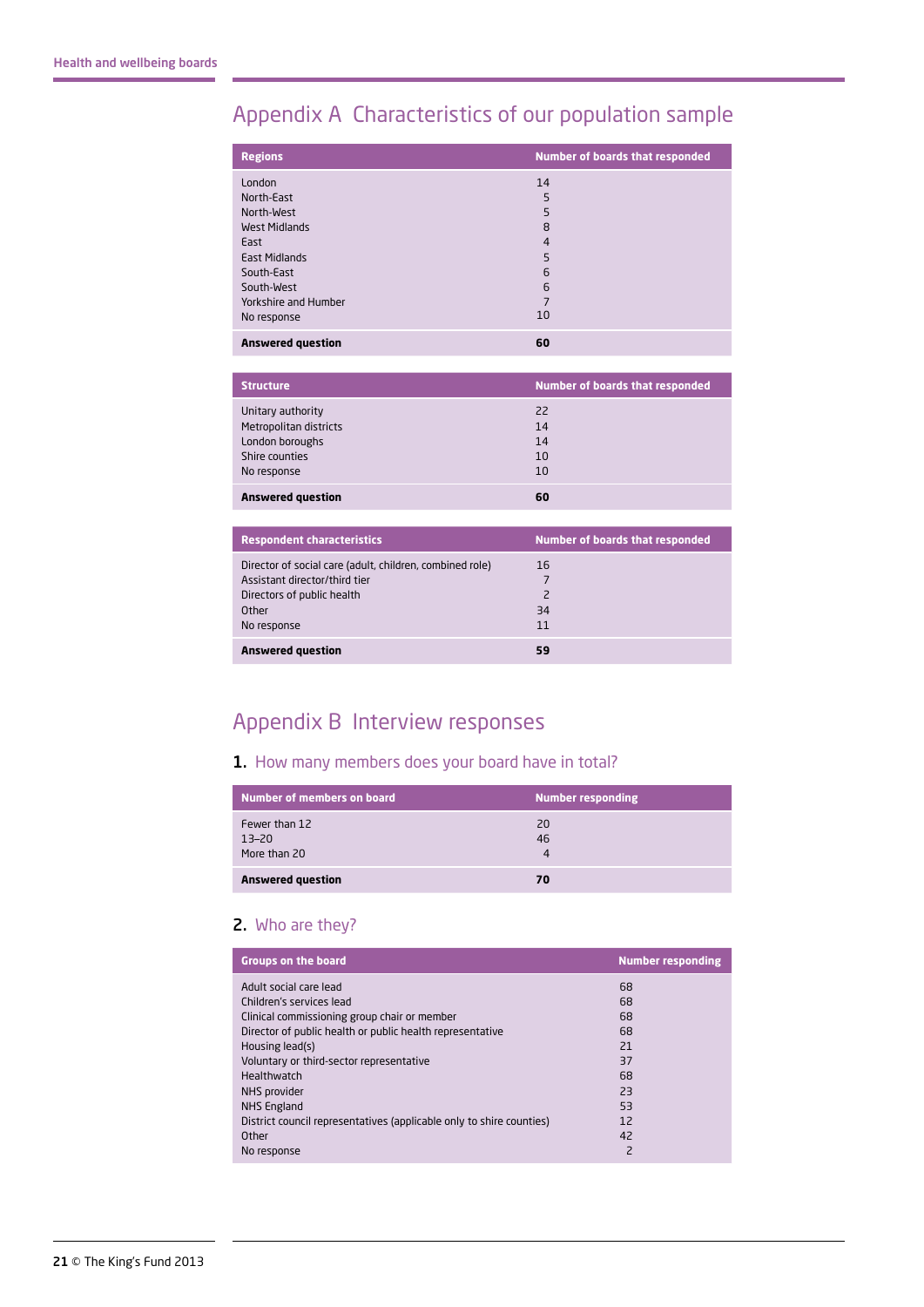#### 3. How many times has the board met?

| <b>Frequency of meetings</b>                                                | <b>Number responding</b> |
|-----------------------------------------------------------------------------|--------------------------|
| Less than twice<br>Two to five times<br>More than five times<br>No response | 6<br>11<br>53<br>0       |
| <b>Answered question</b>                                                    | 70                       |

#### 4. Who is the chair and vice-chair of your board?

| <b>Response</b>                                                                                      | <b>Chair</b>                                   | <b>Vice-Chair</b>                          |
|------------------------------------------------------------------------------------------------------|------------------------------------------------|--------------------------------------------|
| Leader of council<br>Council member<br>Director of public health<br>CCG lead<br>Other<br>No response | 26<br>31<br>$\overline{\phantom{0}}$<br>9<br>1 | 1<br>19<br>$\overline{2}$<br>28<br>6<br>14 |
| <b>Answered question</b>                                                                             | 69                                             | 56                                         |

#### 5. How would you rate the current working relationship between your board and clinical commissioning groups on a scale of 1 (poor) to 6 (excellent)?

| <b>Rating</b>                                             | <b>Number responding</b>                                   |
|-----------------------------------------------------------|------------------------------------------------------------|
| $1$ (poor)<br>3<br>4<br>5<br>6 (excellent)<br>No response | 1<br>$\overline{\mathbf{3}}$<br>14<br>40<br>11<br>$\Omega$ |
| <b>Answered question</b>                                  | 70                                                         |

#### 6. Over the past twelve months how has this relationship changed?

| <b>Change in relationship</b>                                            | <b>Number responding</b>  |
|--------------------------------------------------------------------------|---------------------------|
| Improved<br>Stayed the same<br>Deteriorated<br>Don't know<br>No response | 48<br>21<br>0<br>$\Omega$ |
| <b>Answered question</b>                                                 | 70                        |

7. How would you rate the current working relationship between your board and stakeholders or other groups on a scale of 1 (poor) to 6 (excellent)?

| <b>Rating</b>                                                              | <b>Number responding</b>                                           |
|----------------------------------------------------------------------------|--------------------------------------------------------------------|
| $1$ (poor)<br>$\mathcal{L}$<br>3<br>4<br>5<br>6 (excellent)<br>No response | $\overline{\phantom{1}}$<br>9<br>34<br>21<br>$\exists$<br>$\Omega$ |
| <b>Answered question</b>                                                   | 70                                                                 |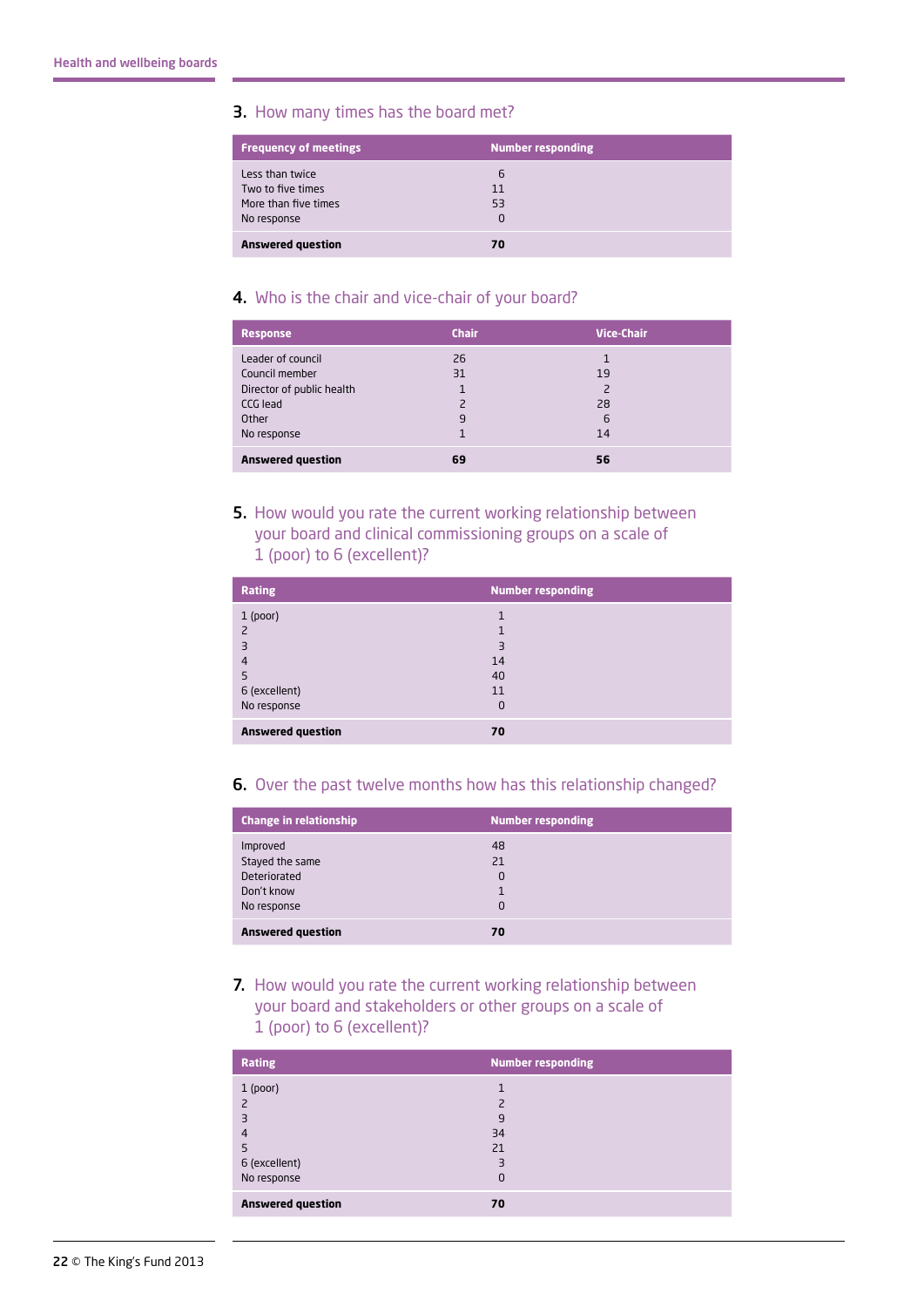#### 8. Has a new joint strategic needs assessment been produced or was the existing one refreshed?

| <b>Response</b>                               | <b>Number responding</b>        |
|-----------------------------------------------|---------------------------------|
| Yes<br><b>No</b><br>Don't know<br>No response | 51<br>$\overline{2}$<br>12<br>5 |
| <b>Answered question</b>                      | 65                              |

#### 9. Has a health and wellbeing strategy been produced?

| <b>Response</b>                | <b>Number responding</b> |
|--------------------------------|--------------------------|
| Yes<br><b>No</b><br>Don't know | 57                       |
| No response                    |                          |
| <b>Answered question</b>       | 65                       |

10. Please rate how influential your local health and wellbeing strategy will be on a scale of 1 (unimportant/no influence) to 6 (very important/highly influential)

| <b>Response</b>                                                             |          |                | $2 \times 3$ | 4              | 5  | 6  |
|-----------------------------------------------------------------------------|----------|----------------|--------------|----------------|----|----|
| Influencing the commissioning decisions<br>of clinical commissioning groups | $\Omega$ | $\overline{4}$ | 3            | 19             | 25 | 14 |
| Influencing the commissioning decisions<br>of NHS England?                  | 10       | 20             | 19           | $\overline{7}$ | 8  | 0  |
| No response                                                                 |          |                |              |                |    |    |
| <b>Answered question (CCGs)</b>                                             |          |                |              |                |    | 65 |
| <b>Answered question (NHS England)</b>                                      |          |                |              |                |    | 64 |

#### 11. Do you think health and wellbeing boards should have a greater role in commissioning services for their local population?

| <b>Response</b>          | <b>Number</b>  |
|--------------------------|----------------|
| Yes<br>No<br>Don't know  | 40<br>11<br>14 |
| No response              | 5              |
| <b>Answered question</b> | 65             |

#### 12. How will you be measuring the success of your health and wellbeing board?

| <b>Response</b>                                                                                                                                                                                                                | <b>Number responding</b>       |
|--------------------------------------------------------------------------------------------------------------------------------------------------------------------------------------------------------------------------------|--------------------------------|
| Agreed measures in place for all aspects of the board's work<br>Work underway, no measures in place yet<br>Some measures in place<br>Using self-assessment tools to assess progress<br>Haven't thought about it<br>No response | 16<br>18<br>17<br>8<br>1<br>10 |
| <b>Answered question</b>                                                                                                                                                                                                       | 60                             |